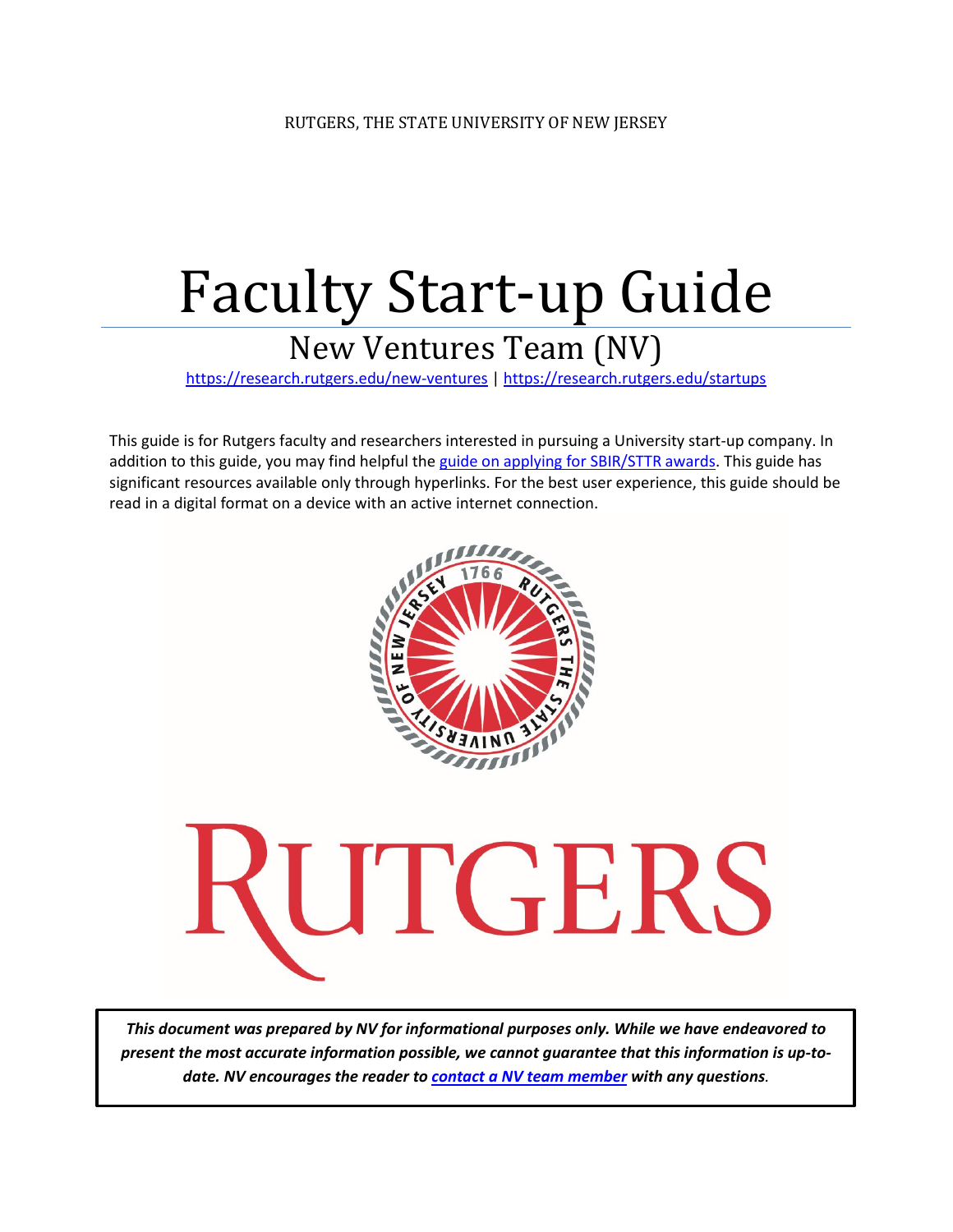## **Introduction**

The Rutgers New Ventures (NV) team is a group within the Rutgers Innovation Ventures (RIV) in the Office for Research (OfR). NV works with faculty, the RIV licensing managers and intellectual property (IP) teams, investors, experienced entrepreneurs, and industry to commercialize Rutgers technologies through start-up company formation. The NV team also supports student-led start-ups through mentoring and the I-Corps program.

This document was prepared for our Rutgers faculty as a step-by-step guideline in considering and forming a start-up. The document also explores questions each faculty should ask in determining whether a start-up is the best path forward both, for themselves and in commercializing their technologies. While faculty new to entrepreneurship will benefit most from this document, we encourage even experienced faculty to review the material as the NV team is continually updating this document for time-proven best practices.

To learn more about NV and what a start-up might entail for you, please visit our website <https://research.rutgers.edu/new-ventures> or contact us per the contact details below.

We look forward to working with you!

## **New Ventures (NV)**

Rutgers, The State University of New Jersey 33 Knightsbridge Road East Wing, 2<sup>nd</sup> Floor Piscataway, New Jersey 08854

| Yair Harel                       | Dan Benderly             | Pragati Sharma                   |
|----------------------------------|--------------------------|----------------------------------|
| Executive Director,              | Associate Director,      | Associate Director,              |
| New Ventures and                 | <b>New Ventures</b>      | <b>Commercialization Funding</b> |
| <b>Commercialization Funding</b> | dan.benderly@rutgers.edu | pragati.sharma@rutgers.edu       |
|                                  |                          |                                  |
| yharel@research.rutgers.edu      | 848-932-4052             | 848-932-4487                     |
| 848-932-4473                     |                          |                                  |

| Manisha Bajpai                   |
|----------------------------------|
| Manager,                         |
| <b>Commercialization Funding</b> |
| bajpaima@research.rutgers.edu    |
| 848-932-                         |
|                                  |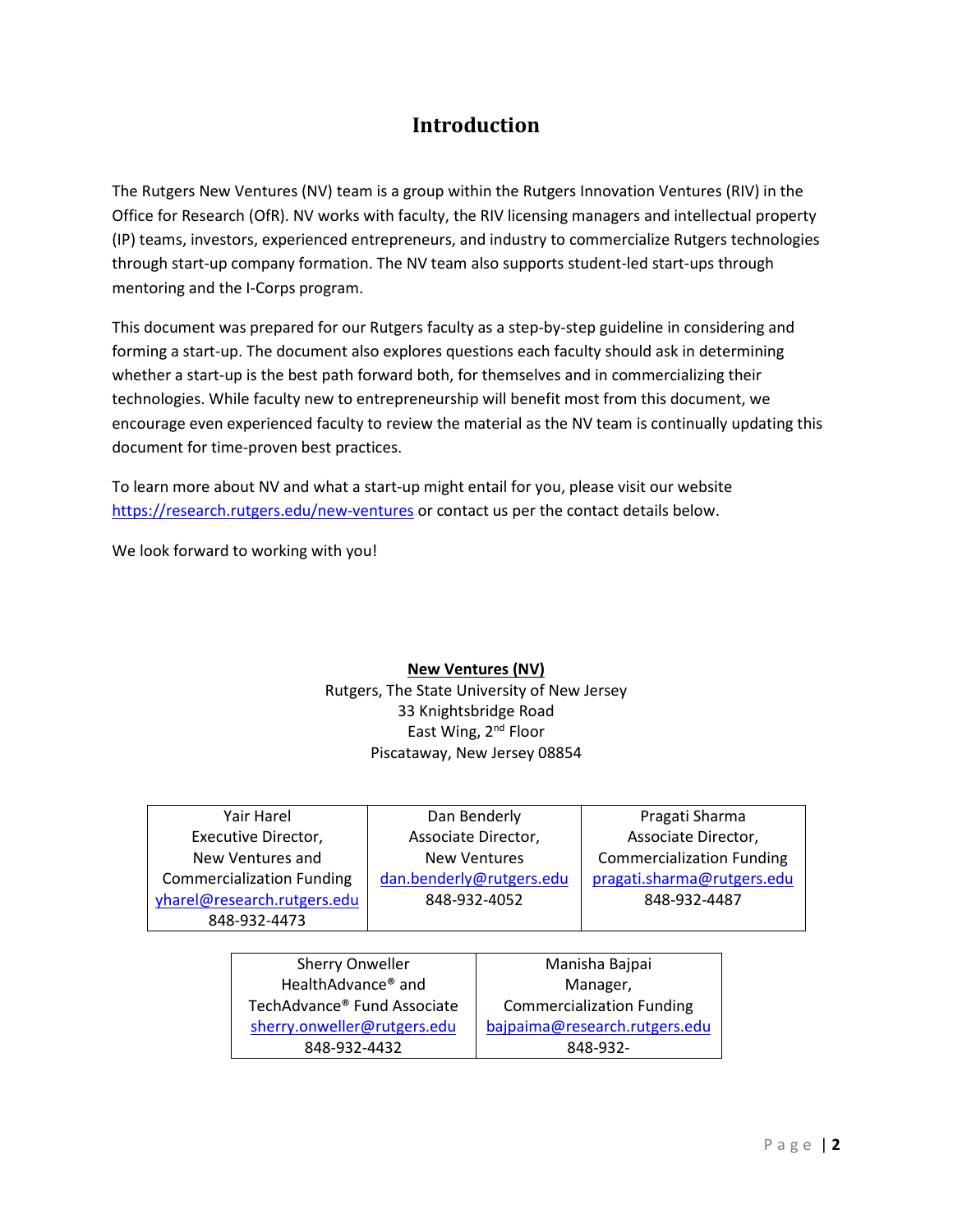## **Step-by-Step Guideline for Start-up Formation**

|                | <b>Action Items*</b>                                                                                                                                                                                                                                                         | <b>PI</b> | <b>BF</b> | NVI<br><b>RIV</b> | Ref.<br>Page |
|----------------|------------------------------------------------------------------------------------------------------------------------------------------------------------------------------------------------------------------------------------------------------------------------------|-----------|-----------|-------------------|--------------|
| $\overline{1}$ | Visit the Rutgers New Ventures webpage and review information regarding<br>University start-ups (https://research.rutgers.edu/new-ventures)                                                                                                                                  |           |           |                   | $4-6$        |
| $\overline{2}$ | Review carefully the following IP and HR policies^ for Rutgers (50.3.1, 50.3.7,<br>60.5.8, & 60.5.9) and legacy UMDNJ (50.3.14 & 50.3.15).                                                                                                                                   |           |           |                   | $4 - 6$      |
| 3              | Consider the relevant intellectual property (may be multiple) for licensing and<br>review its current prosecution status. Speak with RIV Licensing Manager.                                                                                                                  |           |           |                   | $4 - 6$      |
| 4              | Schedule a meeting with the NV team to discuss the opportunities, process,<br>and resources available in pursuing a start-up company.<br>(Yair Harel: vharel@research.rutgers.edu, Dan Benderly:<br>dan.benderly@rutgers.edu, or Pragati Sharma: pragati.sharma@rutgers.edu) |           |           |                   | $7 - 9$      |
| 5              | Inform your Department Chair or Unit Head of your interest in considering a<br>start-up                                                                                                                                                                                      |           |           |                   |              |
| 6              | Identify possible business founders (e.g., CEO). (Note: Rutgers policies prohibit<br>full-time faculty to take fiduciary roles at a company for any extended period.)                                                                                                        |           |           |                   | $7-9$        |
| $\overline{7}$ | Work with the business founder(s) to develop a business plan and assess start-<br>up feasibility                                                                                                                                                                             |           |           |                   | $7-9$        |
| 8              | Identify qualified legal and accounting counsel to assist with the formation,<br>structuring and proper registration of a new legal entity (incorporation)                                                                                                                   |           |           |                   | 10           |
| 9              | Incorporate the new start-up with support from proper counsel                                                                                                                                                                                                                |           |           |                   | 10           |
| 10             | Identify the lead negotiator to enter into a licensing agreement with Rutgers.<br>Rutgers prohibits PIs as lead negotiators. The negotiator could be the business<br>founder or third-party counsel representing the start-up's interests.                                   |           |           |                   |              |
| 11             | Enter negotiations for a licensing agreement with Rutgers                                                                                                                                                                                                                    |           |           |                   |              |
| 12             | All Rutgers faculty and staff involved with the start-up should commence the<br>Conflict of Interest (COI) and Conflict of Commitment review. The process<br>begins by formally submitting a COI Questionnaire.                                                              |           |           |                   | $11-$<br>12  |
| 13             | The start-up enters into a licensing agreement with Rutgers                                                                                                                                                                                                                  |           |           |                   | --           |
| 14             | Identifying and pursuing start-up funding                                                                                                                                                                                                                                    |           |           |                   | $13-$<br>14  |
| 15             | Maintain compliance with the licensing agreement                                                                                                                                                                                                                             |           |           |                   |              |

*\* Action item responsibilities for:*

*PI = Principle Investigator or Principle Inventor*

*BF = Business Founder or the start-up's CEO* 

*NV/RIV = New Ventures and/or RIV team*

*Ref. Page = Page number in this document with more details*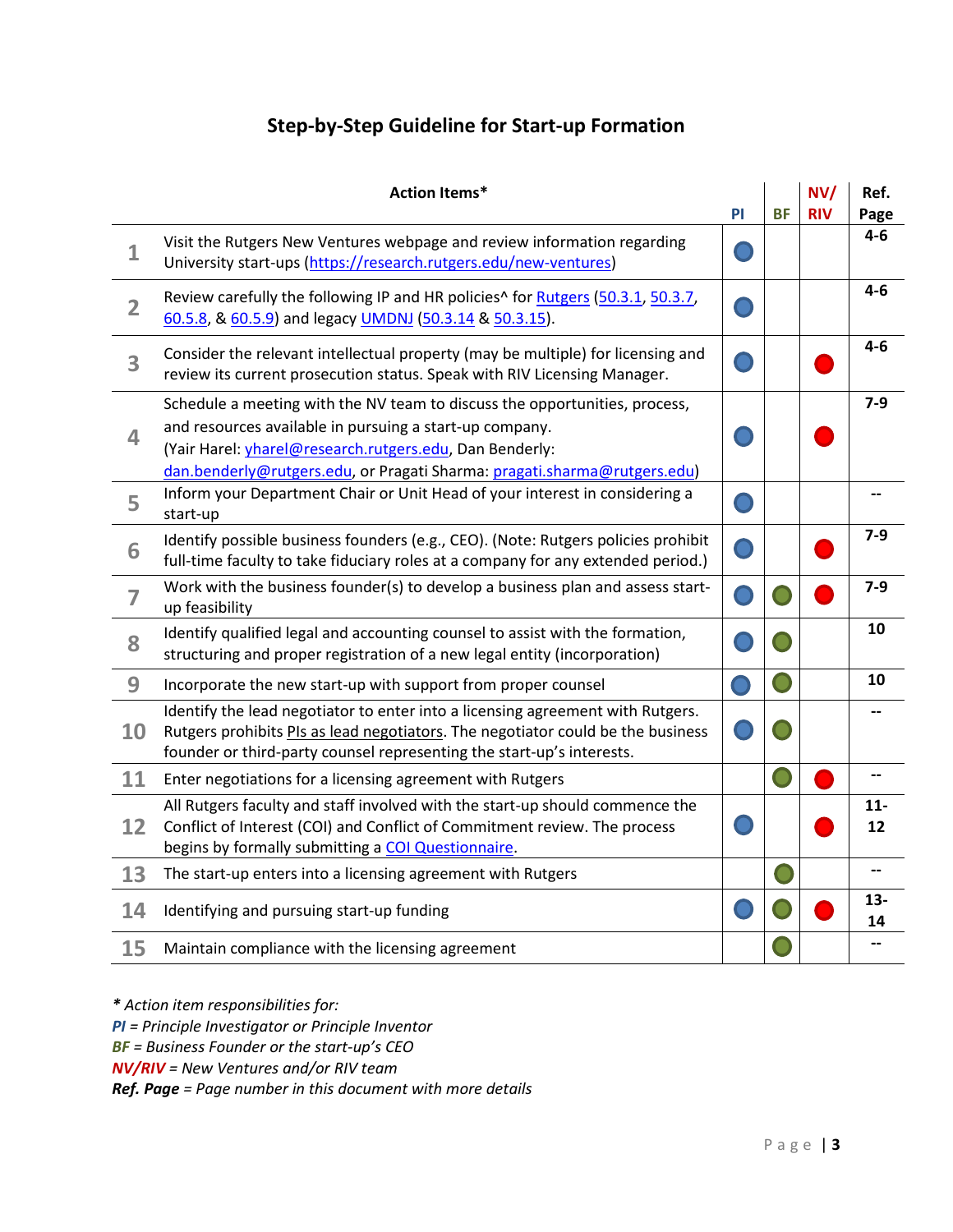*^ If individual links do not work, please go to th[e Policy Library.](https://policies.rutgers.edu/view-policies/governance-legal-matters-%E2%80%93-section-50) You can search for the specific policy by using the Section/Policy identifier (e.g., 50.3.1) listed in this document.*

## **I. University Policies for Faculty and Staff**

## **A. Overview of Patent Policy**

Please carefully review the following patent policies for:

- Rutgers[: 50.3.1](http://policies.rutgers.edu/5031-currentpdf)
- Legacy UMDNJ: [50.3.14](http://policies.rutgers.edu/50314-currentpdf)
- *If the links above do not work on your device, please go to the [Policy Library.](https://policies.rutgers.edu/view-policies/governance-legal-matters-%E2%80%93-section-50) You will be able to search for the specific sections by Section (Section 50 in this case).*

The Rutgers patent policy outlines the ownership, royalty distribution and relevant processes concerning the disclosure and patent prosecution of university-derived inventions. In general, these polices do not apply to undergraduate student inventions unless they have been afforded extraordinary resources or otherwise bound by contract (employment) or agreement.

- **1.** Faculty and staff are required to disclose inventions to, for review by, Rutgers Innovation Ventures (RIV) before public disclosure. Forms and instructions on how to file an invention disclosure can be found [here.](https://research.rutgers.edu/researcher-support/commercialize-your-innovation/disclose-your-invention/submitting-disclosure)
- **2.** All faculty and staff are required to assign to Rutgers the rights to their inventions. In some cases, these rights may be returned to the inventor at the discretion of RIV.
- **3.** RIV shall decide if it is in the best interests of the University to pursue patent protection.
- **4.** RIV can enter into specific licensing agreements to commercialize technologies.
- **5.** Summary distribution of licensing income (PLEASE READ THE RESPECTIVE RUTGERS AND LEGACY UMDNJ **PATENT POLICIES** [\(50.3.1 and 50.3.14\)](https://policies.rutgers.edu/view-policies/governance-legal-matters-%E2%80%93-section-50) FOR DETAILS AND PRECISE DEFINITIONS)
	- **a. Legacy Rutgers:** 
		- i. Distribute the first \$5,000 of Gross Income to the inventor;
		- ii. then, deduct expenses directly assignable to the specific patent;
		- iii. then, distribute the Net Income as:

|                  | First \$100,000 | Above \$100,000 |
|------------------|-----------------|-----------------|
| Inventor         | 25%             | 28%             |
| University & OfR | 25%             | 32%             |
| Research Unit*   | 40%             | 30%             |
| Department*      | 10%             | 5%              |
| Dean/Director    |                 | 5%              |

\* *A Research Unit is defined as Bureau, Center, Institute, or Department in which the research that resulted in the licensed invention was conducted and funded. In some cases, the Research Unit and Department are identical. Thus, the distribution could result in 50% to a single unit.*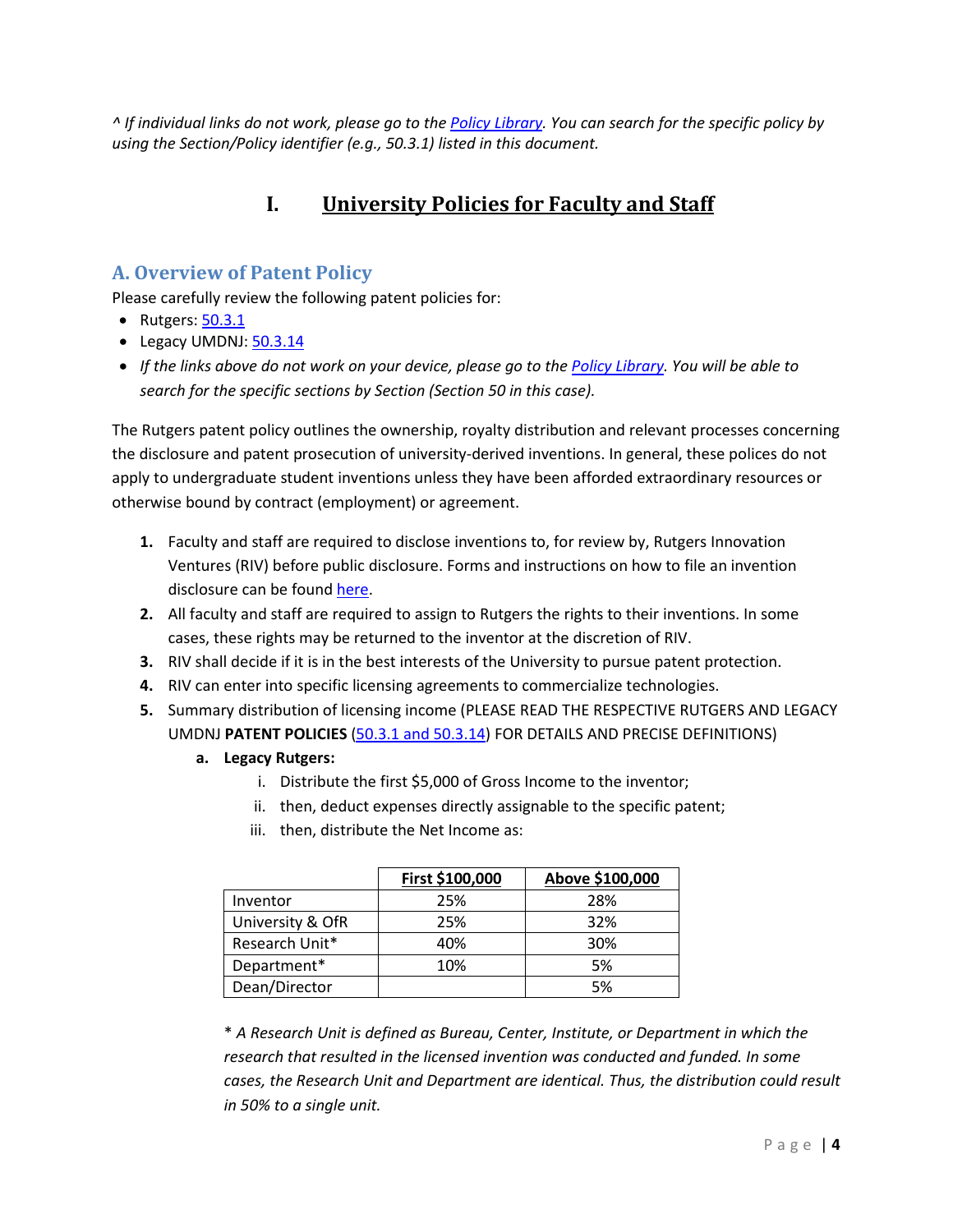### **b. Legacy UMDNJ:**

|                  | <b>Inventor's Equity Interest and Election</b> |               |                      |                            |
|------------------|------------------------------------------------|---------------|----------------------|----------------------------|
|                  | <b>Elects Reduction in</b><br>>10%<br>0%-10%   |               |                      | <b>Elects All Personal</b> |
|                  | <b>Equity</b>                                  | <b>Equity</b> | Personal             | <b>Distributions to</b>    |
|                  | Interest*                                      | Interest*     | <b>Distributions</b> | <b>Support Research</b>    |
| Inventor         | 35%                                            | 0%            | 17.5%                | 0%                         |
| University & OfR | 15%                                            | 40%           | 15%                  | 15%                        |
| Research Unit**  | 25%                                            | 30%           | $50\%$ ^             | 67.5%^^                    |
| Department***    | 25%                                            | 30%           | 17.5%                | 17.5%                      |

\* *Equity interest in the outstanding shares of a company that licenses the invention, determined at the time of licensing the invention.*

*\*\* Distributions to be at the discretion of the pertinent Dean or Vice President.*

*\*\*\* Primary consideration in the allocation of the funds shall be given to the support of the inventor's research, with the approval of the pertinent Dean or Vice President. ^ Comprised of 32.5% to the inventor's research account + 17.5% to the inventor's department, with further allocation from the department subject to the discretion of the pertinent Dean or Vice President.*

*^^ Comprised of 50% to the inventor's research account + 17.5% to the inventor's department, with further allocation from the department subject to the discretion of the pertinent Dean or Vice President.*

## **B. Intellectual Property (IP) Assessment**

**The scope, defensibility, and uniqueness of intellectual property have a significant impact on a startup's ability to raise funding from investors, and effectively commercialize a given innovation.**

Therefore, first step in the formation of a University start-up is to identify specifically what IP should (and needs to) be licensed from Rutgers, for the short-, mid-, and long-term success of the start-up.

In some cases, a firm may want rights to multiple related patents to keep their opportunities broad. However, this typically leads to higher costs and management burden (e.g., patent prosecution, multiple progress and milestone requirements, and other considerations). The start-up needs to strike a delicate balance between developing an extensive IP portfolio that provides solid patent protection, and the allocation of resources to other aspects of the business-like technology de-risking, product development, and business development.

In other cases, you may identify patents that you wish to incorporate into your business at a future date (in accordance with your business plan and model). In the meantime, you could preserve your rights to them through mechanisms such as an option agreement.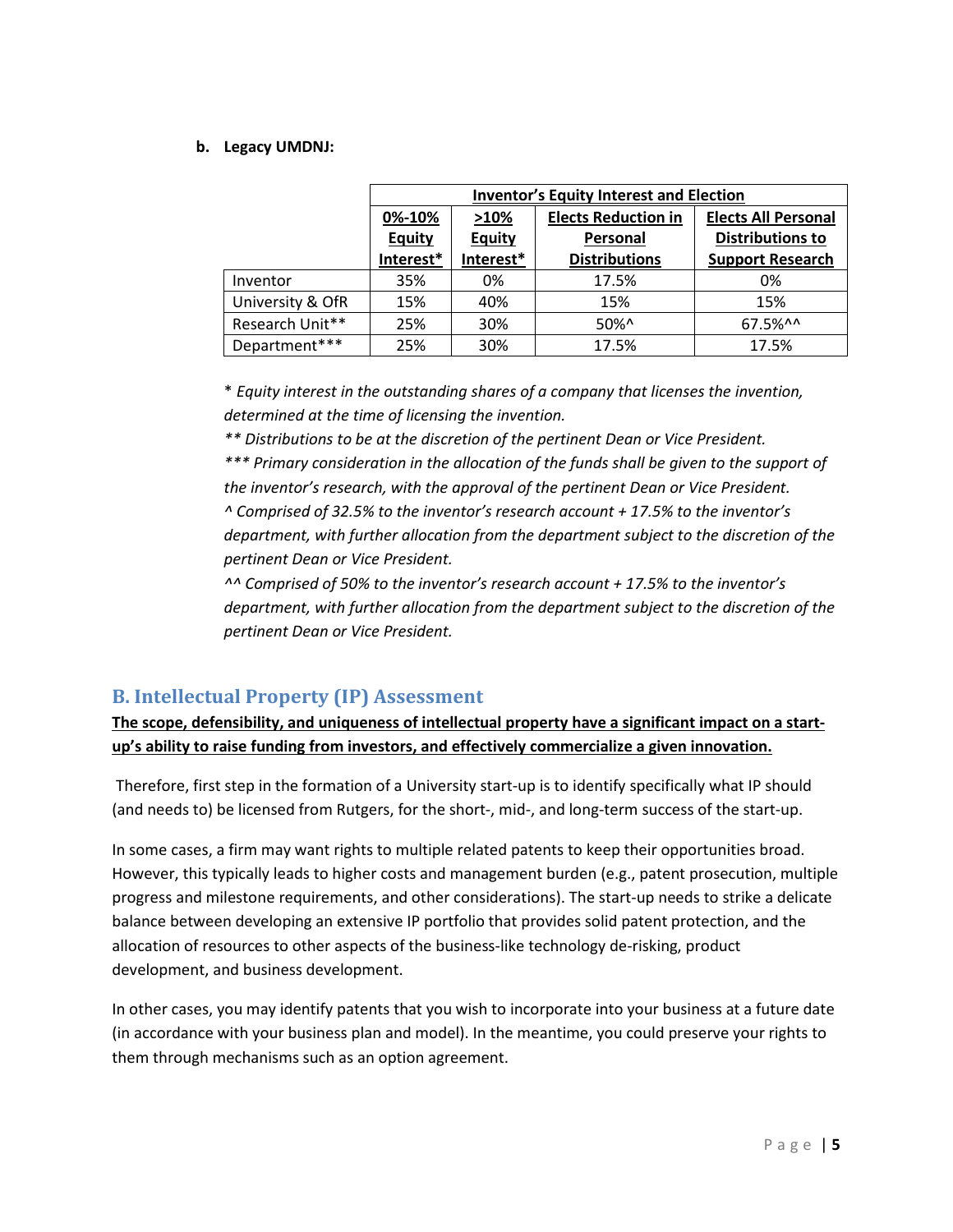**If you are unsure about your IP status, or which technologies you may want to pursue, we highly recommend you contact your [Licensing Manager](https://research.rutgers.edu/researcher-support/commercialize-your-innovation/license-your-technology/licensing-and) or our [New Ventures](https://research.rutgers.edu/new-ventures) teams.** Ultimately these types of decisions should be made in consultation with all stakeholders – your business founder, legal advisors, and Rutgers Innovation Ventures.

Finally, **do not underestimate the value of know-how**. Know-how is the information, knowledge, processes and experience that allow the possessor (e.g., a licensee) to achieve practical results not achievable by someone without them. In the case of Rutgers start-ups, know-how might be contained within a faculty researcher or the lab, from which the original innovation is derived. If access to knowhow involving your technology will be important to your company's success, you will want to include rights to this IP in the license agreement with your start-up.

Additional IP assessment resources:

• USPTO's IP awareness assessment tool to identify the types of IP that are important for your start-up's business model/plan [\(click here\)](http://www.uspto.gov/inventors/assessment/)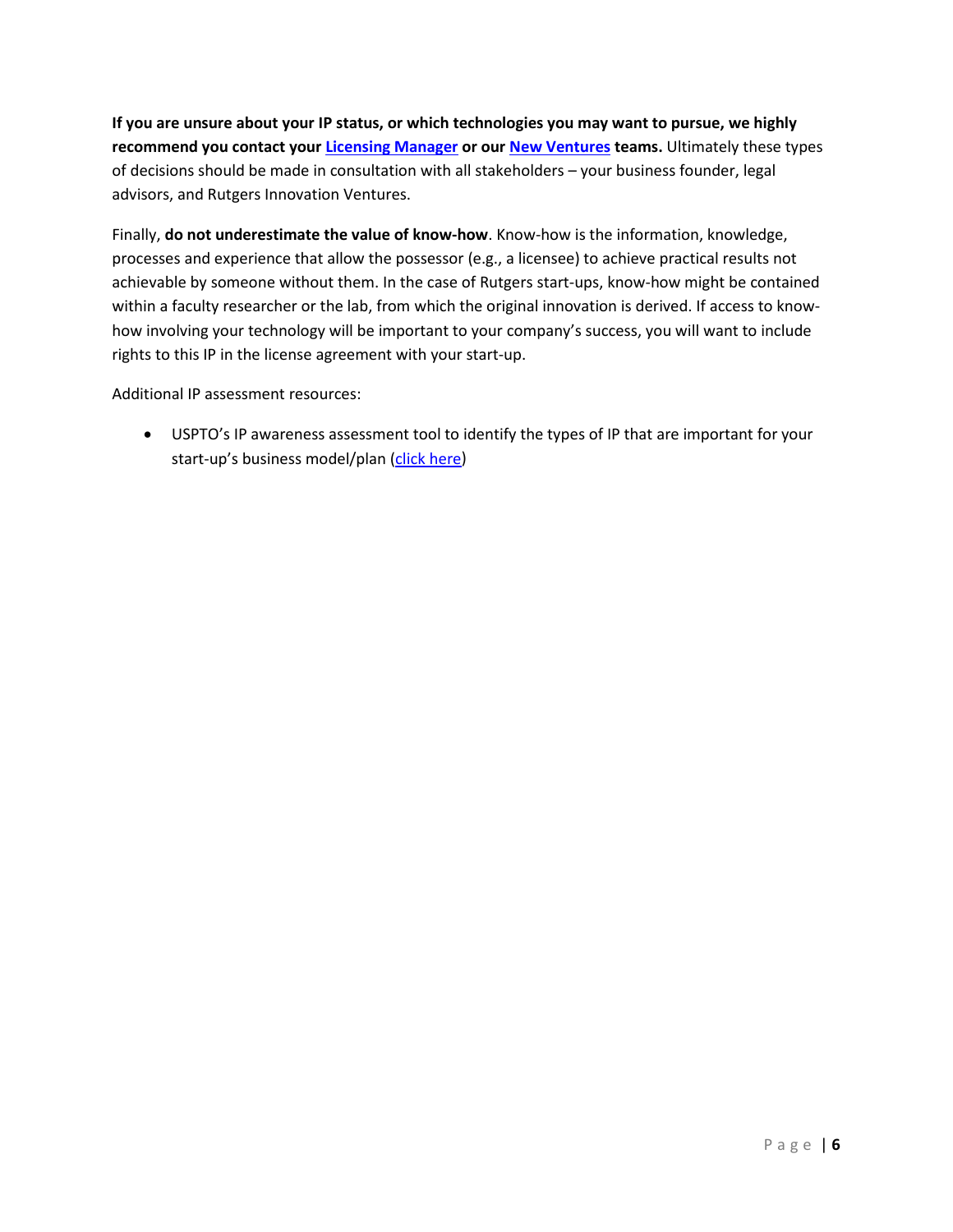## **II. New Ventures: Internal Resources for Start-ups**



**From idea and innovation... we are all the startup in the startup** in the startup in the startup in the startup

## **A. TechAdvance Fund** *[\(techadvance.rutgers.edu\)](file://rad.rutgers.edu/dfs/OredShared/OrcOtc/Dept%20of%20NEW%20VENTURES/Startup_Resources/techadvance.rutgers.edu)*

- **Early stage technology development fund** created to advance technologies toward commercialization by bridging the gap between basic research and commercialization-readiness
- TechAdvance™/TechXpress™- grants of up to \$100K/\$10K, respectively, depending on the scope of work. Note, TechAdvance is designed for pre-startup funding; however, we encourage faculty considering start-ups to leverage this resource as a steppingstone towards commercialization.

## **B. Entrepreneur-in-Residence** *[\(https://go.rutgers.edu/startups-EIR\)](https://go.rutgers.edu/startups-EIR)*

- Program designed to pair scientific teams (PIs) with **seasoned business founders**
- **Each EIR selects a specific technology**, teams up with the inventor(s), and becomes the management nucleus of the start-up
- Maximizes the probability of success of Rutgers startups
- Expertise of our current EIR pool span drug development, medical device, nutrition, personal care, and IT (mobile/cloud, general software, and others)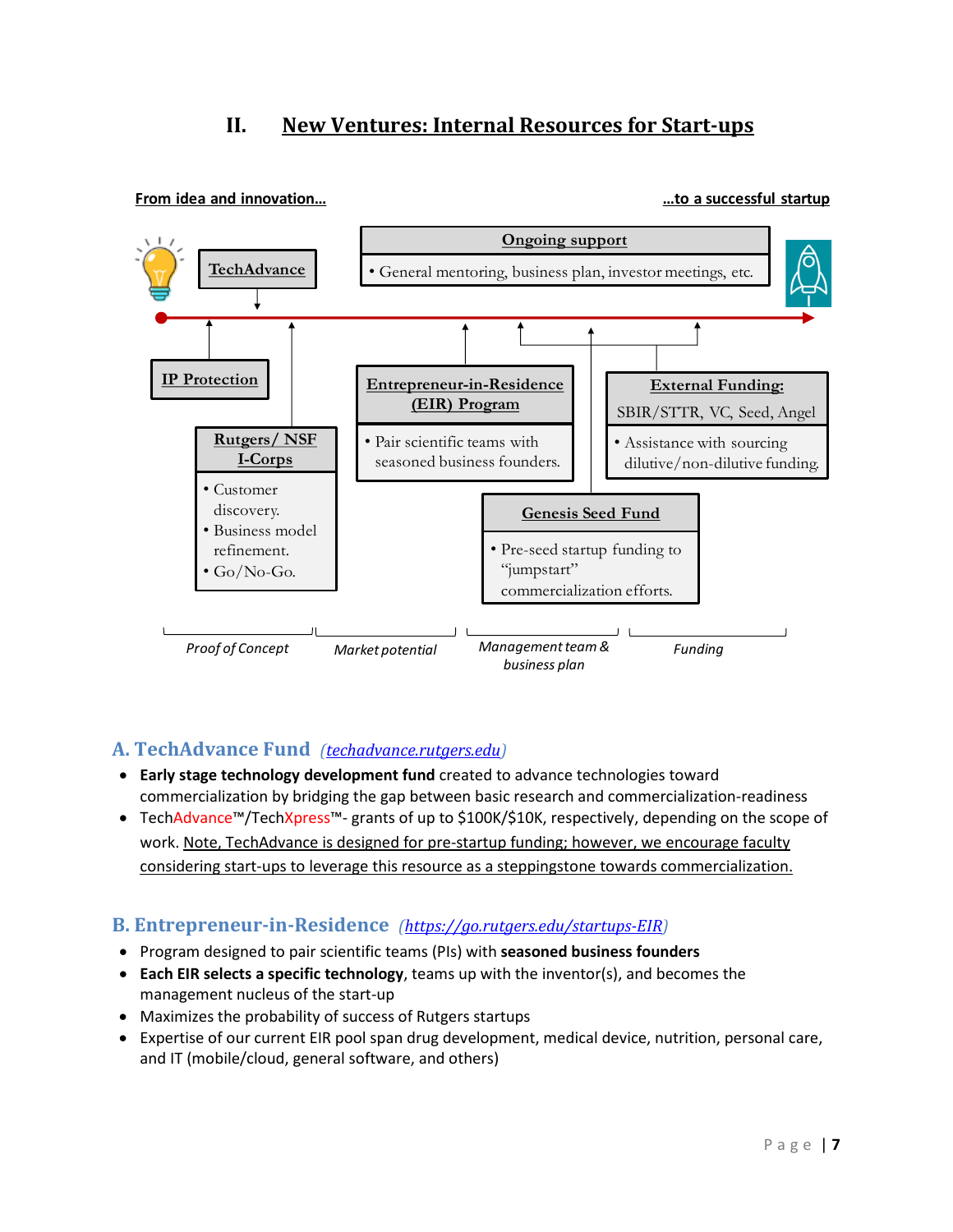## **C. Genesis Seed Fund**

- Early-stage **start-up funding** to jump-start commercialization efforts
- Works synergistically with our EIR Program
- Eligibility requirements are designed to ensure serious effort, commitment, and business development plan.
- Up to \$25,000 for qualified startups.

## **D. Rutgers / NSF I-Corps** *[\(https://go.rutgers.edu/icorps-fellowship\)](https://go.rutgers.edu/icorps-fellowship)*

• Customer discovery program with business mentoring and entrepreneurship training as well

## **E. Ongoing Support**

- Assistance with business plans and investor presentations
- Assistance with sourcing both non-dilutive and dilutive funding
- General mentoring throughout the start-up process

## **F. Funding**

• Please see a later Section "Identifying and Pursuing Funding for Start-ups" for more details.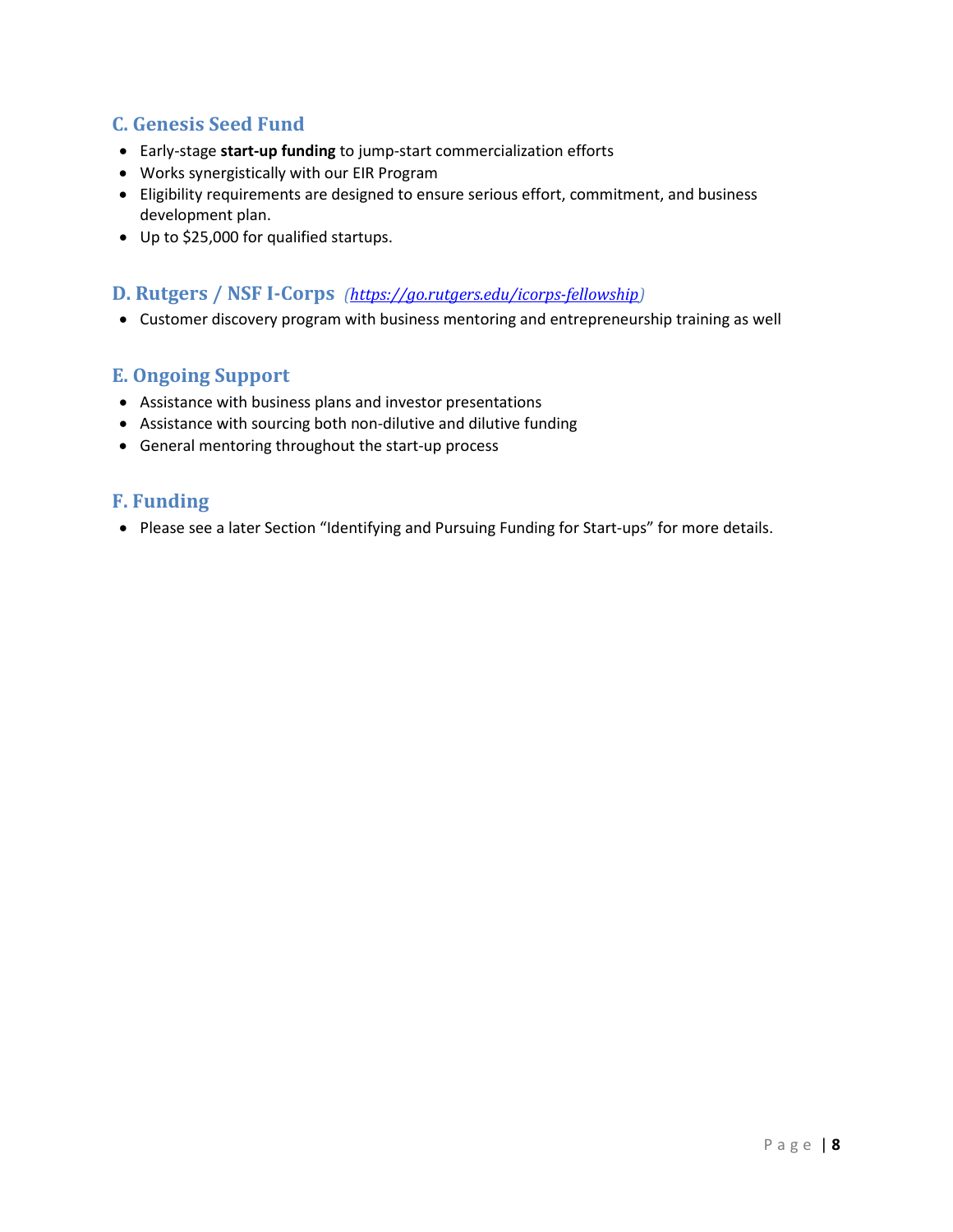## **III. Creating Investor Presentations & Business Plans**

## **A. Start-ups in Life Sciences**

- Life Sciences technologies—whether in therapeutics, medical device, or services—have a unique set of challenges and requirements compared to non-life sciences fields.
	- $\circ$  Investors in Life Sciences start-ups are particularly keen on regulatory (capital and time requirements) and intellectual property (patentability, patent life) matters.
	- o Given the lack of publicly available resources designed for start-ups in life sciences, our NV team created [a template investor presentation,](http://orc.rutgers.edu/sites/orc.rutgers.edu/files/InvestorDeck_Template_Jul2019.pptx) an abridged version of which is also available in the Appendix section.
	- $\circ$  While this presentation was created with Life Sciences faculty in mind, the framework of the presentation can be used for other fields as well.

## **B. Start-ups in non-Life Sciences**

- In contrast, for non-life sciences start-ups, there exists a plethora of examples and information, available publicly, on how to prepare investor presentations and business plans.
	- $\circ$  You can find some of those resources in the middle to bottom sections of the followin[g link.](https://research.rutgers.edu/new-ventures)

## **C. General Guidelines for Investor Presentations & Business Plans**

- Whatever field the start-up is in, some key topics an investor presentation **must** address are:
	- o What is the problem and **unmet market** need?
	- o How is the company **solving** it?
	- o Who is the company solving it for? (who **specifically are your customers**)
	- o How is the technology **unique**? (discuss key metrics relative to existing solutions)
	- o What is the **current stage** of development? (patent status, POC\*, MVP\*)
	- o What do you plan to **accomplish** over the near-term? (be specific)
	- o If you raise funding, **how exactly will you spend** it?
	- o Ultimately, **how will the investor make money**?

*\* Proof-of-concept: a research idea or innovation that has been reduced to practice.*

*\* Minimum viable product: a product that has just enough features to satisfy early customers.* 

- **Business model canvasses** are an increasingly popular tool to help refine a company's business development plan.
	- o [Basics of a business model canvas](https://en.wikipedia.org/wiki/Business_Model_Canvas) *(Wikipedia)*
	- o [Various tools for start-ups,](https://steveblank.com/tools-and-blogs-for-entrepreneurs/) including business model canvas how-to's *(Steve Blank)*
		- Steve Blank is well regarded in the world of entrepreneurship, particularly in commercialization of lab research.
- Please also see the Appendix for a tool you can use on *Start-up Viability and Business Planning*.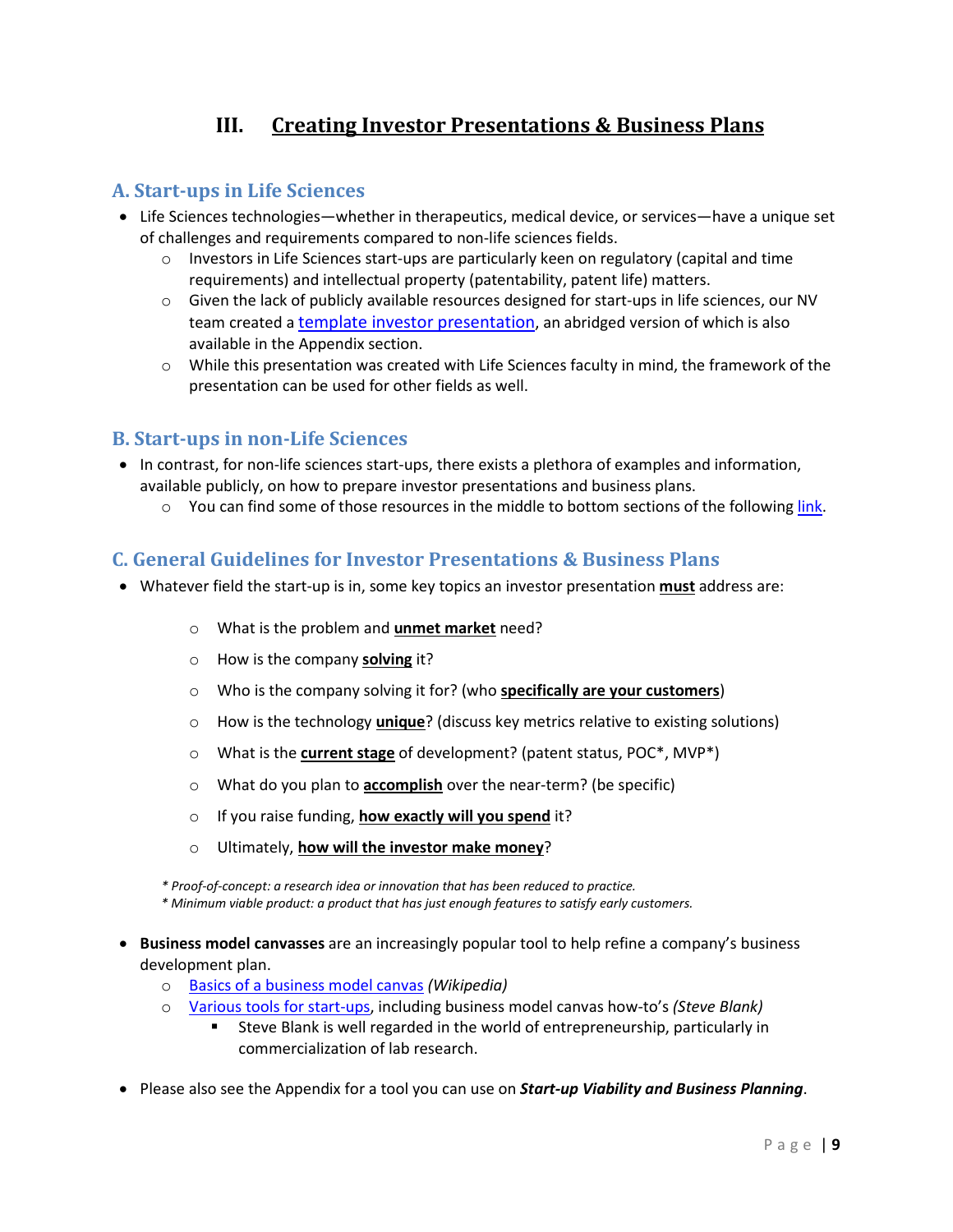## **IV. External Resources for Start-ups**

## **A. Law Firms**

The law firms below have practices dedicated to early-stage companies. Please note, the list below is **not an endorsement** by Rutgers. **It is for informational purposes only** and listed in alphabetical order. Each PI is encouraged to use their discretion. Click [here](http://orc.rutgers.edu/sites/orc.rutgers.edu/files/NJ%20start-up%20lawyers_Original.xlsx) for the list in downloadable form.

| <b>Law Firm</b>                         | Website                      | <b>Contact</b>                                             | <b>NJ</b> Location                                             | Bio                                                                                                                                                                                            |
|-----------------------------------------|------------------------------|------------------------------------------------------------|----------------------------------------------------------------|------------------------------------------------------------------------------------------------------------------------------------------------------------------------------------------------|
| Chiesa, Shahinian &<br>Giantomasi (CSG) | http://www.csglaw.com        |                                                            |                                                                |                                                                                                                                                                                                |
|                                         |                              | Sean M. Aylward<br>Roger J. Breene<br>Michelle A. Schaap   | <b>West Orange</b><br><b>West Orange</b><br><b>West Orange</b> | http://www.csglaw.com/?r=biographies/sean-aylward<br>http://www.csglaw.com/?r=biographies/roger-breene<br>http://www.csglaw.com/?r=biographies/michelle-schaap                                 |
| <b>Day Pitney</b>                       |                              |                                                            |                                                                |                                                                                                                                                                                                |
|                                         | https://www.daypitney.com/   | David M. Waizer<br>David P. Doyle<br>Lori J. Braender      | Parsippany<br>Parsippany<br>Parsippany                         | https://www.daypitney.com/professionals/W/Waizer-David-M<br>https://www.daypitney.com/professionals/d/doyle-david-p<br>https://www.daypitney.com/professionals/b/braender-lori-j               |
| <b>DLA Piper</b>                        |                              |                                                            |                                                                |                                                                                                                                                                                                |
|                                         | https://www.dlapiper.com/    | <b>Andrew Gilbert</b><br><b>Rene Veloso</b>                | <b>Short Hills</b><br><b>Short Hills</b>                       | https://www.dlapiper.com/en/us/people/g/gilbert-andrew-p/                                                                                                                                      |
| <b>DrinkerBiddle</b>                    |                              |                                                            |                                                                |                                                                                                                                                                                                |
|                                         | http://www.drinkerbiddle.com | <b>James Biehl</b><br>James M. Fischer<br>Ian P. Goldstein | Princeton<br><b>Florham Park</b><br>Princeton                  | http://www.drinkerbiddle.com/people/attorneys/biehl-james<br>http://www.drinkerbiddle.com/people/attorneys/fischer-james-m<br>http://www.drinkerbiddle.com/people/attorneys/goldstein-ian-p    |
| Giordano, Halleran &<br><b>Ciesla</b>   | http://www.ghclaw.com/       |                                                            |                                                                |                                                                                                                                                                                                |
|                                         |                              | John A. Aiello<br>Kurt E. Anderson<br>Paul T. Colella      | <b>Red Bank</b><br><b>Red Bank</b><br><b>Red Bank</b>          | http://www.ghclaw.com/Bios/index.cgi?uniquePerson=49&bioStat<br>http://www.ghclaw.com/Bios/index.cgi?uniquePerson=50&bioStat<br>http://www.ghclaw.com/Bios/index.cgi?uniquePerson=44&bioStat   |
| <b>K&amp;L Gates</b>                    | http://www.klgates.com       |                                                            |                                                                |                                                                                                                                                                                                |
|                                         |                              | Frank L. Politano<br>Stephen A. Timoni                     | <b>Newark</b><br><b>Newark</b>                                 | http://www.klgates.com/frank-l-politano/<br>http://www.klgates.com/stephen-a-timoni/                                                                                                           |
| Laberee Law                             | http://labereelaw.vpweb.com/ |                                                            |                                                                |                                                                                                                                                                                                |
|                                         |                              | Peter W. Laberee                                           | Medford                                                        | http://labereelaw.vpweb.com/About-Us.html                                                                                                                                                      |
| <b>McCarter &amp; English</b>           | http://www.mccarter.com      |                                                            |                                                                |                                                                                                                                                                                                |
|                                         |                              | Jared M. Sorin<br>David J. Sorin                           |                                                                | Matthew E. Uretsky East Brunswick http://www.mccarter.com/Matthew-E-Uretsky/<br>East Brunswick http://www.mccarter.com/Jared-M-Sorin/<br>East Brunswick http://www.mccarter.com/David-J-Sorin/ |
| <b>Morgan Lewis</b>                     | http://www.morganlewis.com   |                                                            |                                                                |                                                                                                                                                                                                |
|                                         |                              | Steven M. Cohen<br>David G. Glazer<br>Alan B. Leeds        | Princeton<br>Princeton<br>Princeton                            | http://www.morganlewis.com/bios/scohen<br>http://www.morganlewis.com/bios/dglazer<br>http://www.morganlewis.com/bios/aleeds                                                                    |

## **B. Affordable and No-Cost Legal Services**

- **Rutgers School of Law**: For more information about the Newark and Camden clinics, please visit the [Legal Clinics Webpage.](https://law.rutgers.edu/legal-clinics)
- [Rutgers University Student Legal Services](http://rusls.rutgers.edu/) (RUSLS) provides eligible Rutgers University students with professional legal advice and assistance at no cost by attorneys licensed to practice in the State of New Jersey.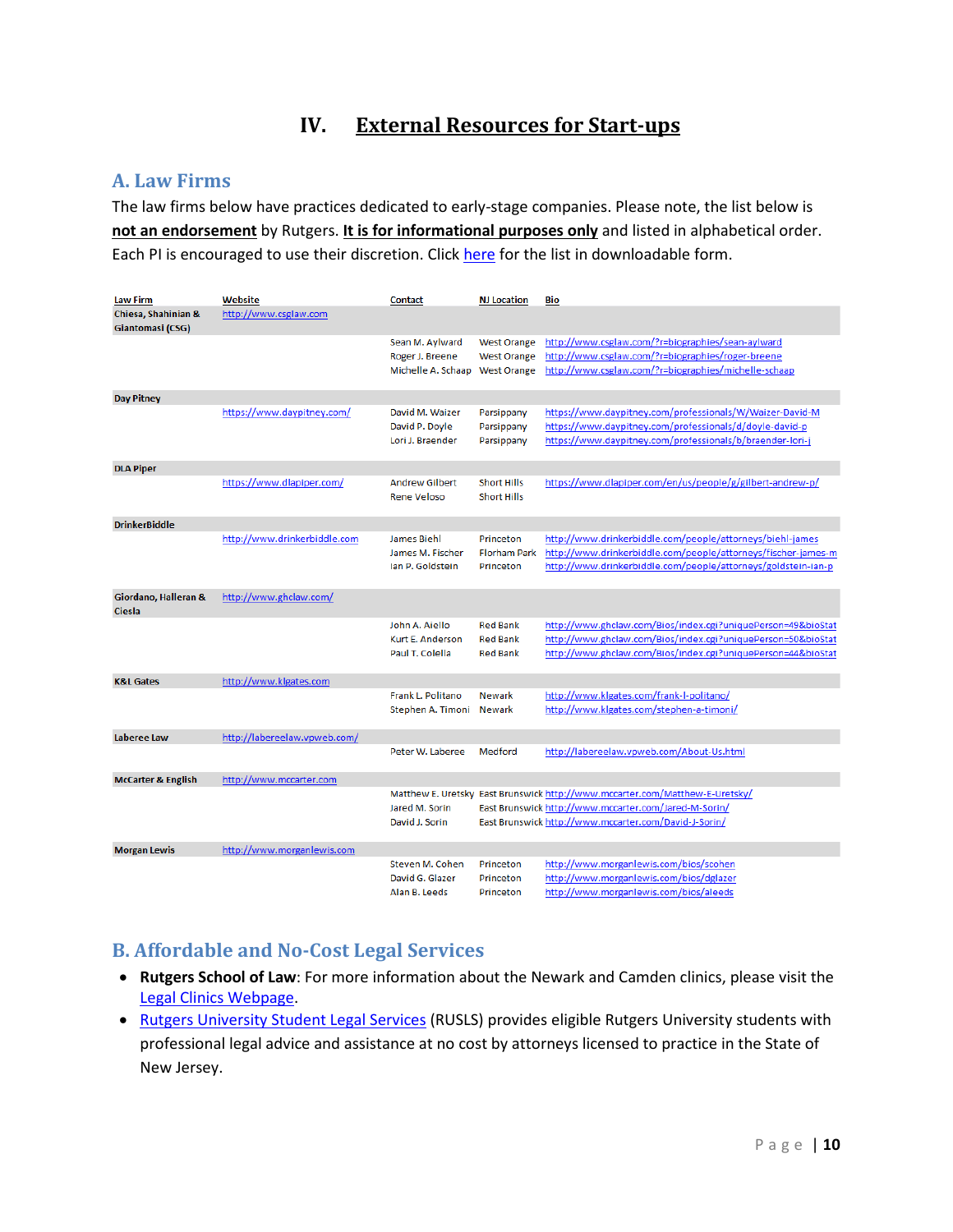## **V. Conflict-of-Interest (COI) Review**

## **A. Overview of COI Policy**

Please carefully review the [COI guidelines.](http://orc.rutgers.edu/sites/orc.rutgers.edu/files/COI_Guidelines_and_Procedures_Aug2019.pdf)

Rutgers University faculty and staff have a **fundamental obligation to act in the best interests of the University** and not let outside activities or outside financial interests interfere with that obligation. Full time Rutgers employees involved with starting a new company while maintain their University position must manage potential conflicts-of-interests and conflicts-of-commitments.

- Faculty members may not represent or negotiate for outside organizations (including start-ups) connected with contracts, grants, applications, cause, proceeding, or other matter pending before the University
- Faculty members may not act on behalf of the University in any matter involving an outside organization in which they have a direct or indirect financial interest and must disclose of any outside financial interest
- Faculty members may not use their positions at the University to secure inappropriate privileges or advantages for themselves or others
- Full-time faculty members whose outside employment averages five (40 hours) or more days a month shall report such employment to their Department Chair or unit head
- Faculty involved with Rutgers start-ups must undergo a conflict-of-interest review
- **Please review the [COI guidelines](http://orc.rutgers.edu/sites/orc.rutgers.edu/files/COI_Guidelines_and_Procedures_Aug2019.pdf) and fill out th[e COI Questionnaire.](http://orc.rutgers.edu/sites/orc.rutgers.edu/files/COI_Questionnaire.docx) A Department Chair Letter of Support must also accompany the COI Questionnaire submission [\(template\)](http://orc.rutgers.edu/sites/orc.rutgers.edu/files/COI_Chair_Dean_Letter_Template.docx).** If you have any questions, please contact [a NV team member](https://orc.rutgers.edu/our-team/new-ventures-staff) or a member of the [COI committee](mailto:gk434@ored.rutgers.edu) directly.

## **B. Strategies to Manage Conflicts**

- **Be aware** of situations and circumstances that may lead to conflicts
- All faculty and staff should **inform their Chairs/Unit Heads early** on about their intentions to pursue a start-up.
- **Communicate openly** with your department chair and the RIV team
- Keep your company **activities separate and distinct** from your Rutgers employment and teaching activities. You may want to use separate email addresses and phone numbers and avoid use of University resources and facilities when conducting company activities

## **C. Examples to Consider**

*(Continued on next page)*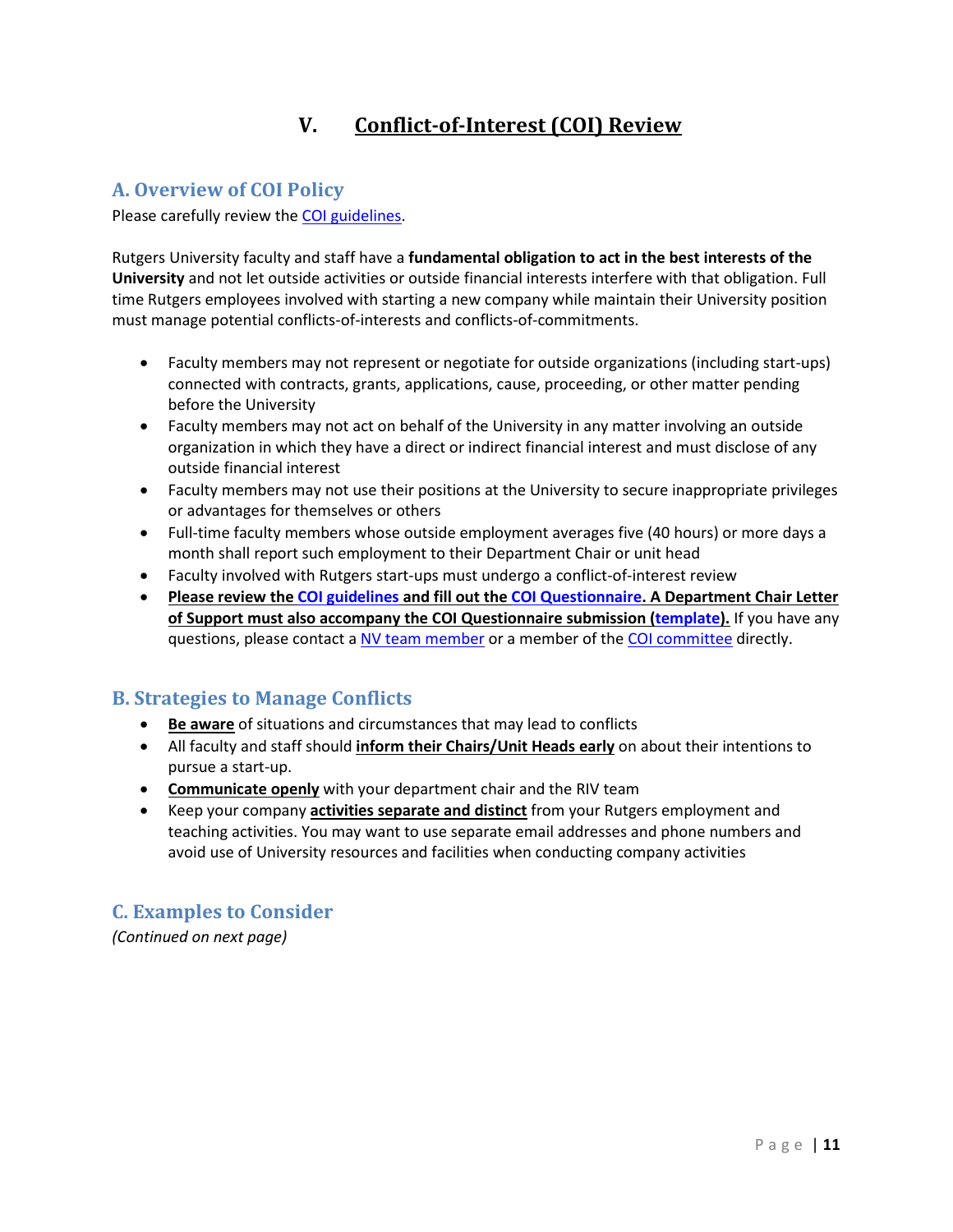### **Examples to Consider**

| No perceived conflict                                                                                                                                                                                                                                                                                           | <b>Appearance of conflict</b>                                                                                                                                            | In conflict                                                                                                                                                                                                                                                                                |
|-----------------------------------------------------------------------------------------------------------------------------------------------------------------------------------------------------------------------------------------------------------------------------------------------------------------|--------------------------------------------------------------------------------------------------------------------------------------------------------------------------|--------------------------------------------------------------------------------------------------------------------------------------------------------------------------------------------------------------------------------------------------------------------------------------------|
| • Use Rutgers equipment via a<br>contract; said equipment must<br>be available for use by any<br>external company.<br>• Serve as a non-voting board<br>member or advisor.<br>• Assign new IP rights to Rutgers<br>according to Patent Policies.<br>• Hire former university affiliates<br>(students, postdocs). | • Involving students who are<br>taking a leave of absence.<br>• Using University equipment,<br>even for a fee, in ways not<br>available for use by outside<br>companies. | Involve current students in<br>your company.<br>Use University facilities or<br>$\bullet$<br>equipment without a contract.<br>Not disclose new intellectual<br>property.<br>Negotiate with Rutgers on<br>behalf of your start-up.<br>Make decisions for Rutgers<br>involving your company. |

## **D. Use of University Resources**

Pending any conflict of interest review, there are opportunities that would allow a faculty start-up to subcontract work and use of equipment in a Rutgers research lab or center. These opportunities are structured as contract requests, which are reviewed and agreed to by Rutgers' Office of Corporate Contracts. Their website and instructions for submitting a proposal can be found at [https://research.rutgers.edu/researcher-support/administrative-offices/research-sponsored-programs.](https://research.rutgers.edu/researcher-support/administrative-offices/research-sponsored-programs)

**It is important to emphasize that no Rutgers resources should be used related to an outside organization without an approved agreement in place**. Agreements will require a statement of work from Rutgers if you plan to use the University as a subcontractor. This process will take time, so reach out to the Corporate Contract Office as soon as possible. IDC/F&A may be required to be included in contract costs.

For those interested in the subcontracting process for SBIR/STTR awards, please view the [flow chart](https://research.rutgers.edu/sites/default/files/2020-08/Rutgers-SBIR-STTR-Guide.pdf) on page 11.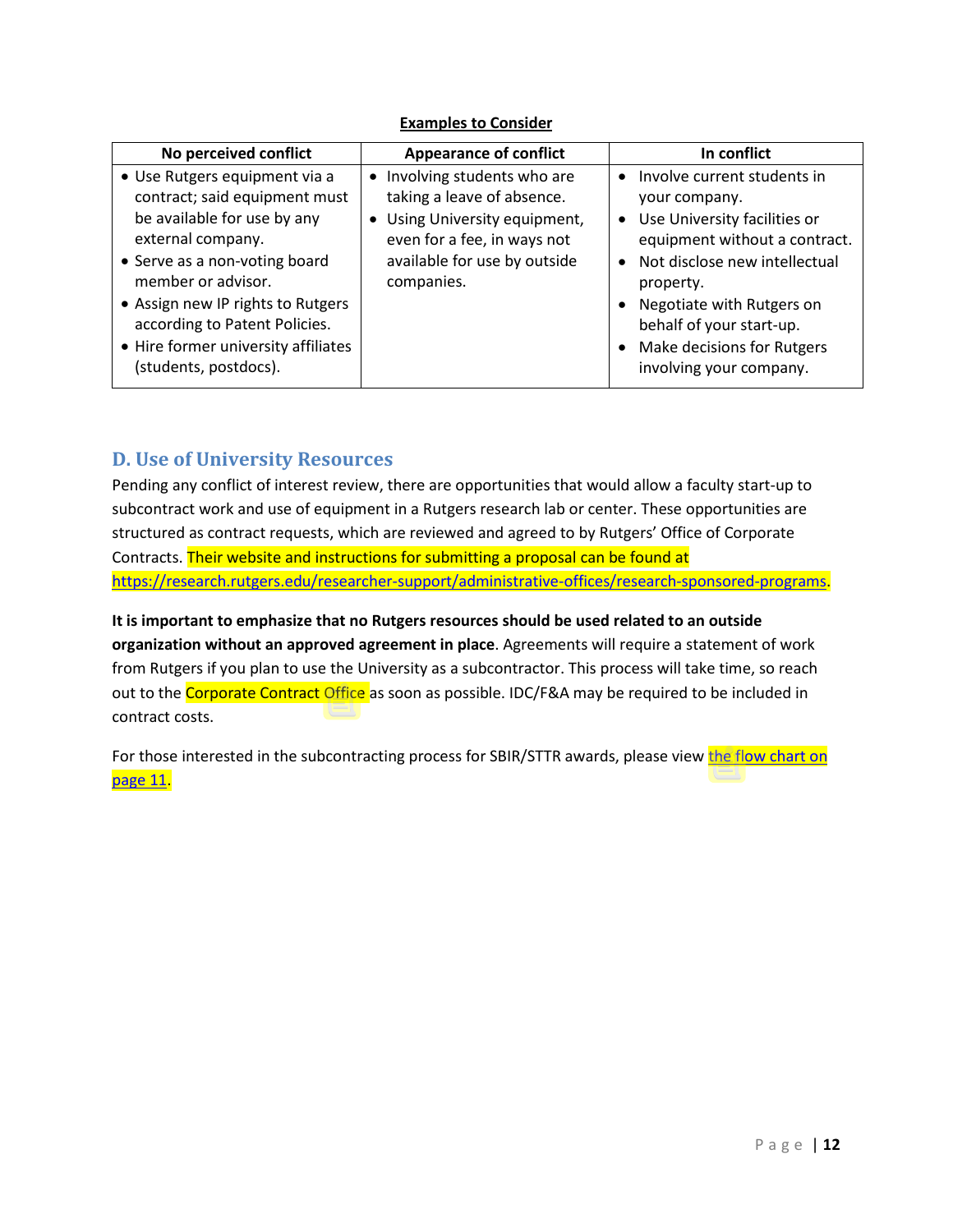## **VI. Identifying and Pursuing Funding for Start-ups**

While this is the most sought-after topic from Researchers as it relates to start-ups, the New Ventures team **strongly suggests that all aspects of this Guide be considered first**, before seeking funding. Indeed, investors (as well as non-dilutive grants focused on commercialization, such as the SBIR) want to first see, among other things, strong IP protection, a seasoned management team, a convincing business case/market opportunity, and clear milestones **before putting any money into a venture**.

Below are several funding opportunities. The list is not meant to be exhaustive. Please contact our New [Ventures team](https://research.rutgers.edu/new-ventures) with any questions.

## **A. Rutgers Internal Funding**

*\* Denotes funding not directed for start-ups specifically. However, these are intended to be useful resources for faculty considering commercialization of their research.* 

- [TechAdvance\\*](https://research.rutgers.edu/techadvance)
	- $\circ$  Early stage technology development fund to bridge the gap between basic research and the point at which the technology is ready for industry or as a stand-alone start-up.
	- o TechAdvance™ offers grants of up to \$100K for a 12-month project.
	- o TechXpress™ offers grants of up to \$10K for smaller, 6-month projects.
- [Busch Biomedical Grant Program\\*](https://research.rutgers.edu/researcher-support/research-life-cycle/find-funding/busch-biomedical-grant-program)
	- o The Busch Biomedical Grant program is designed to enhance health-related research at the University and to strengthen the competitive position of faculty members who seek external research funds.
	- $\circ$  The grant supports research projects up to \$40,000 in total for up to a two-year period.
- [Genesis Seed Fund](https://research.rutgers.edu/researcher-support/commercialize-your-innovation/launch-startup/new-ventures/genesis-seed-fund)
	- o Early stage start-up funding to jumpstart operations and/or commercialization pathway.
	- o Eligibility requirements are designed to ensure serious effort, commitment, and business development plan.
	- o Up to \$25,000 for qualified startups.

## **B. External Non-Dilutive Funding**

- [SBIR/STTR](https://www.sbir.gov/) (Small Business Innovation Research & Technology Transfer Research)
	- o Also known as America's Seed Fund, the SBIR/STTR programs provide over \$3 billion in grant funding to small businesses each year. The grants are meant for technologies with **commercialization potential** in all fields of study.
- [NSF PFI: AIR-TT](https://www.nsf.gov/eng/iip/pfi/about.jsp)
	- o Similar in focus and scope to the SBIR/STTR programs, but must have NSF funding lineage (this includes the NSF I-Corps program).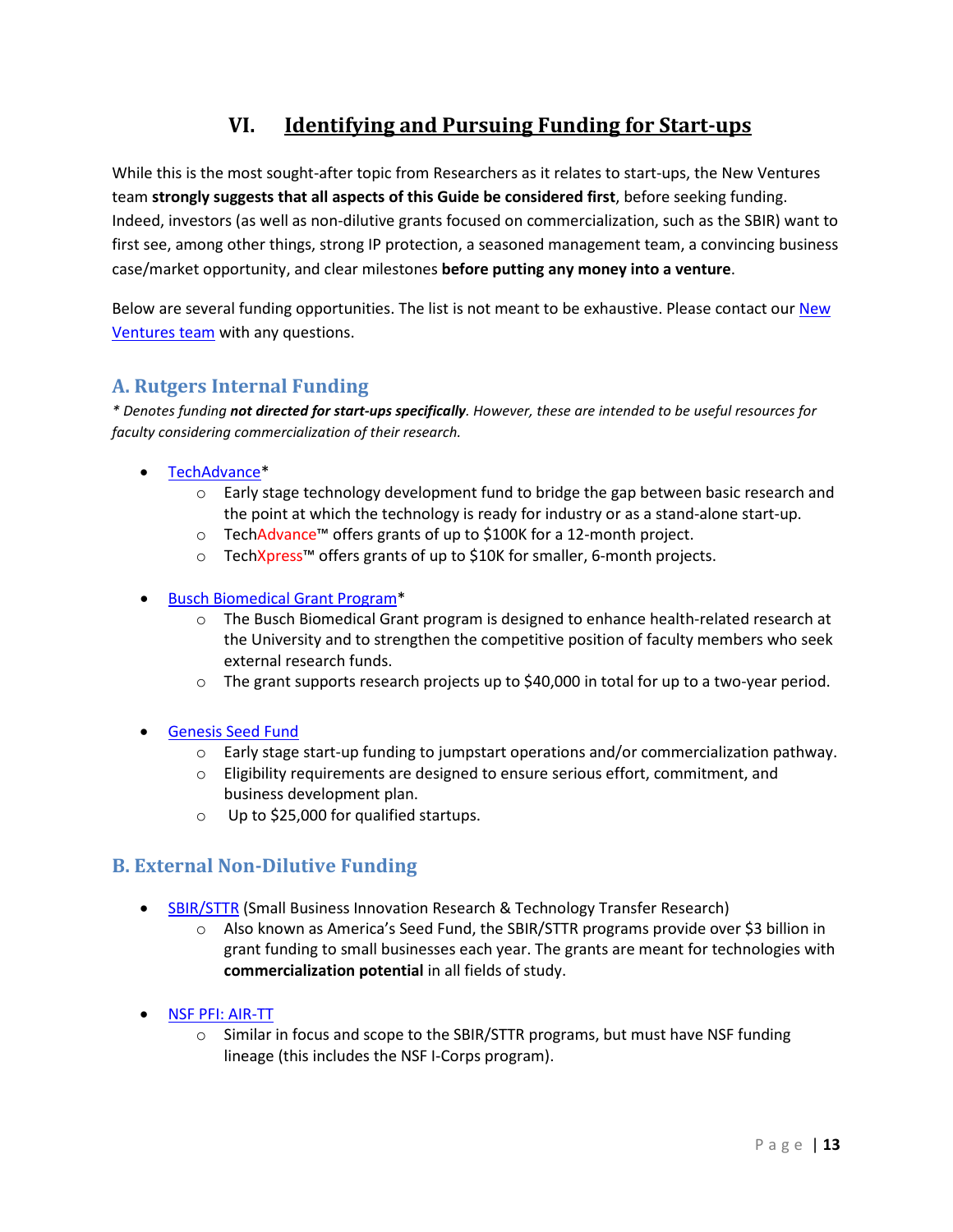- o [NSF PFI: AIR-RA](https://www.nsf.gov/eng/iip/pfi/air-ra.jsp) is a separate but related track for translation of research through partnerships between multiple agencies, institutions, and/or academic fields.
- [QED](https://sciencecenter.org/discover/qed)
	- $\circ$  The QED Program, sponsored by the [University City Science Center,](https://sciencecenter.org/) seeks technologies in the **life sciences** field with high commercial potential. QED provides business guidance, funding, and access to industry and investor representatives.
	- $\circ$  \$200K grant, half of which is a match by partnering institutions (i.e., Rutgers).
	- o Rutgers applicants must review the **Rutgers guidelines** before applying.

## **C. Other External Funding Sources** *(dilutive and non-dilutive)*

- [Phase 1 Ventures](http://www.sciencecenter.org/discover/phase-1-ventures) (P1V)
	- $\circ$  Also sponsored by the Science Center, P1V is an accelerator partnering with academic inventors and institutions, specifically for launching a start-up.
	- o Initial seed investment of up to \$25,000.
	- o Guidance and help with finding and a business founder.
	- o Potential steppingstone for SBIR Phase 1 grant.
	- o Subsequent investments possible:
		- Up to \$150,000 in follow-on investment (e.g., to hire researchers, further validate IP); and \$300,000 in a final phase (e.g., manufacturing).
		- **Steppingstone for SBIR Phase 2.**
- [Foundation Venture Capital Group](http://www.foundationventure.com/) (FVCG)
	- $\circ$  In conjunction with the New Jersey Health Foundation (NJHF; parent of FVCG), FVCG provides pre-seed and seed funding to life sciences-related companies in NJ.
	- o Innovation grants of up to \$100,000 to further the technology (i.e., pre start-up; followon grants of \$100,000 possible).
	- o Investments of up to \$500,000 in seed capital to launch a start-up.
- The Rutgers NV team partners with other VCs, Angel investors, and institutions.
	- $\circ$  Institutions that sponsor pitch competitions with various prizes (cash or otherwise):
		- [NCET,](https://ncet.org/) [MABA,](https://bioangels.net/) [BioNJ,](https://bionj.org/) [AUTM,](https://autm.net/) [NJTC,](https://njtc.org/) [TechLaunch,](http://www.techlaunch.com/) and many others.
	- $\circ$  Some investors sponsor a "Rutgers Day" where select Researchers or start-ups can pitch their technology in hopes of obtaining grants and/or investments.
	- o Please contact th[e New Ventures](https://orc.rutgers.edu/startups) team with any questions.

**When ready to present to prospective investors, please see Appendix 3 for a "Do's and Don'ts of Convincing Investors to Bet on Your Technology".**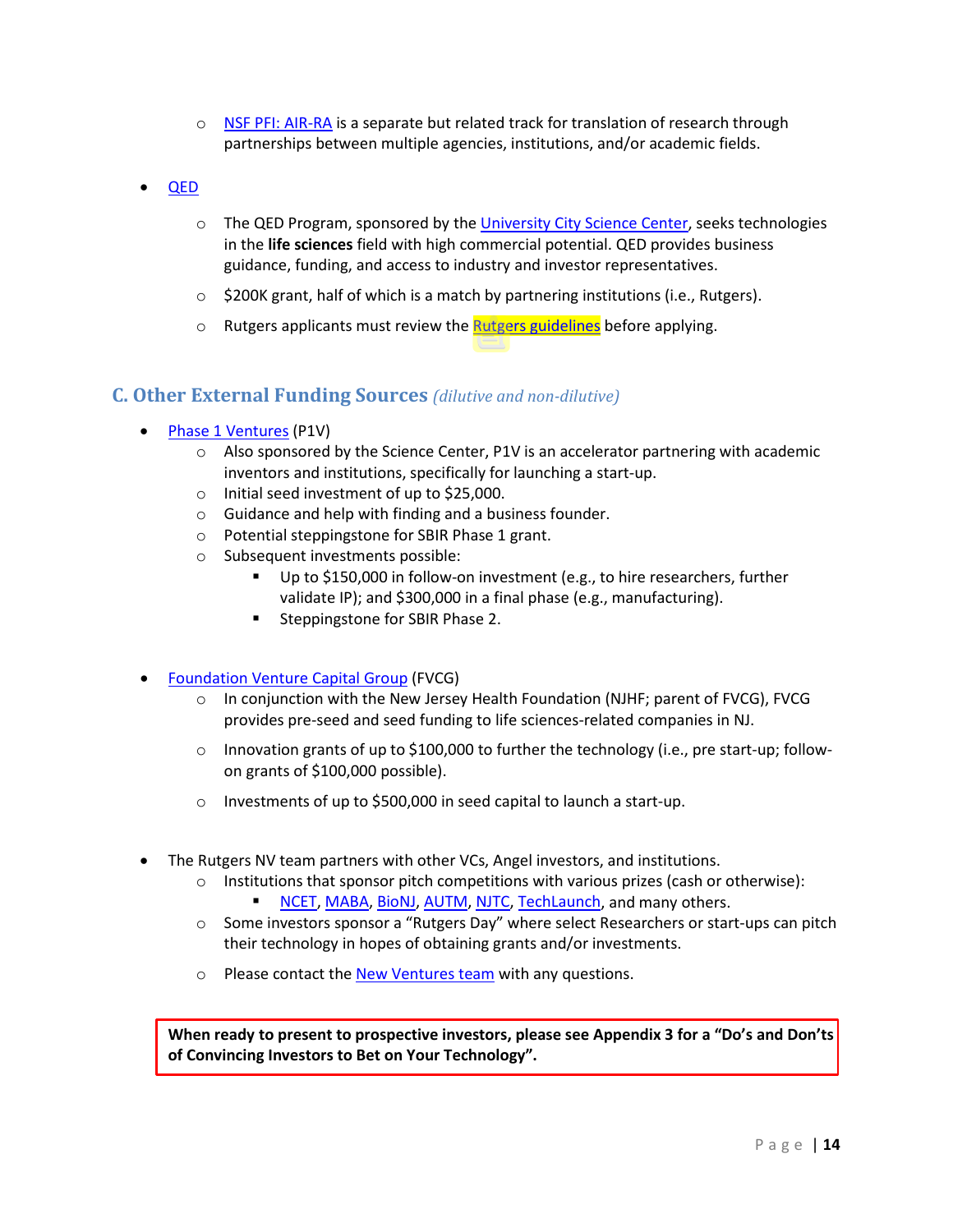## **VII. Appendix**

## **Appendix 1: Start-up Viability and Business Planning**

A start-up **may,** or **may not,** be the best commercialization vehicle available for a given technology or invention. For start-ups with significant required capital investment, overhead costs, limited market, or long lead-time to commercialization, a licensing deal with an existing company may be more appropriate.

Start-ups, on the other hand, creates significant value opportunity for the founders and investors of the business. Start-ups also enable the management team to direct a specific business model (whether product specification, targeted customer segment, pace of development) that they think is most attractive.

Researchers need to consider that a **start-up creates additional significant responsibilities**: taxes, legal work, meetings, management, and others. Even with having a seasoned business co-founder, **nurturing a start-up will require some time commitment by the PI inventor**. **Also consider, that just because you think you have a great technology (and you indeed may), does not mean that you will automatically have access to funding**.

## **A. Differentiating Good Science versus Good Business**

When faculty members consider pursuing a start-up company, it is important for them to make the **distinction** between the value of good science and the market value of any given invention or technology. One challenging question is to ask a researcher to translate his or her work into a vision of a product or service that **specific customers** are willing to buy.

- Indicators of **Good Science** can be predicted by the number of publications, presentations, awards, prizes and research grants.
- Good Science typically leads to new theories, models, laws, systems, equations, and so forth.
- Indicators of **Good Businesses** can include strength of intellectual property (know-how, trade secrets, copyrights, marks and patents), strong management team, wide market opportunity, and long runway for growth.
- Good Businesses lead to customer acceptance, profits, and return on capital.

## **B. Technology Assessment for a Start-up**

As mentioned previously, the development of a technology from a concept into a market-ready product can be very time consuming and expensive. If a technology is too early, creating a start-up to commercialize it may not be feasible. If this is the case, we recommend that faculty seek additional basic or translational research funding to advance their work.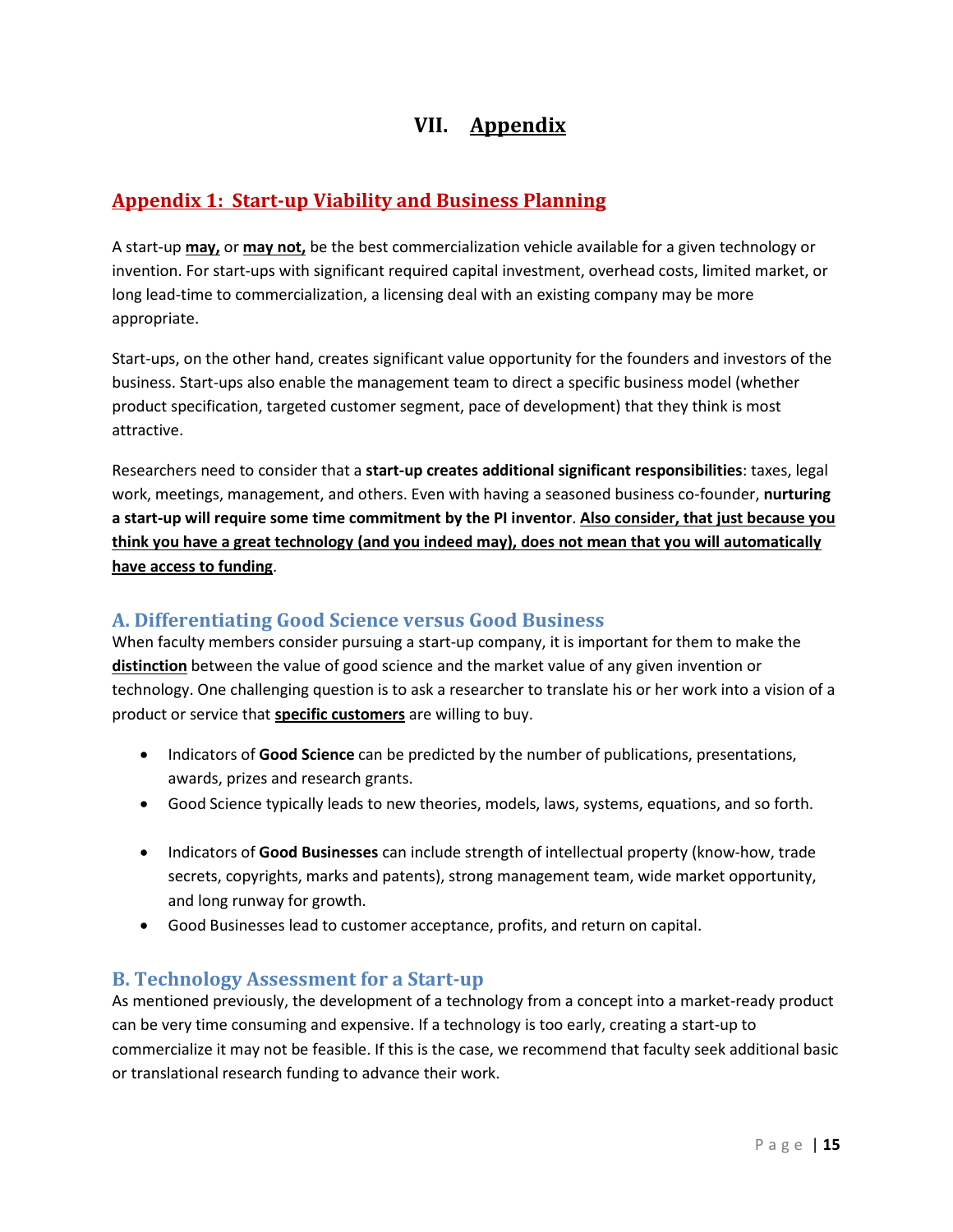In some cases, sponsored research with existing companies may be a good option. There may also be potential for SBIR/STTR Phase I and FastTrack awards (to SBIR/STTR Phase 2), or a business model that allows for early positive cash flows that can be reinvested into product development.

Key for a technology assessment is to identify what the derived **minimally viable product** would be. **You can then work backwards to assess how much development (funding, resources, time) is required** to get to the final product from where you are currently.

## **C. Technology Readiness levels** *(more applicable for physical sciences and software)*

Technology Readiness Levels (TRL) was designed by NASA in the 1980s as a tool for reducing technical risk and minimizing technology driven cost. It has since been adopted in some form by many government agencies. It is a metric-based assessment scale of the maturity of a technology from concept to fully operational.



### • **DOE Technology Readiness Levels Schematic**

[Click here](https://orc.rutgers.edu/sites/orc.rutgers.edu/files/downloads/DOE%20TRL%20schematic.pdf) to view a PDF of the scale.

Definitions and descriptions of each level and term is available in this PDF [document.](https://orc.rutgers.edu/sites/orc.rutgers.edu/files/downloads/DOE%20TRL%20table.pdf)

In general:

- Determination of patentability can begin as early as level 2, but not usually till level 3
- Technology assessment for a potential start-up can begin as early as level 4
- Start-ups are usually considered at **TRL 5 or TRL 6**
- SEED stage funding may be available as early as level 6
- VC funding available as early as level 8
- Level 9 product in the market. Sales data may allow for follow-on funding.

#### **You can calculate your TRL with AFRL Transition Readiness Level Calculator [\(Excel Worksheet v2.2\)](https://orc.rutgers.edu/sites/orc.rutgers.edu/files/downloads/AFRL%20Transition%20Readiness%20Level%20Calculator%20v2.2.xls)**

Additional Technology assessment resources:

- NASA's TRL for hardware and software definitions [\(1 page PDF\)](https://orc.rutgers.edu/sites/orc.rutgers.edu/files/downloads/NASA%20TRL.pdf)
- DoE TRA/TMP 2013 guide [\(76 page PDF\)](https://orc.rutgers.edu/sites/orc.rutgers.edu/files/downloads/DOE%202013%20TRA%20Guidepdf.pdf)
- DoD TRA Deskbook [\(129 page PDF\)](https://orc.rutgers.edu/sites/orc.rutgers.edu/files/downloads/DoD%20TRA%20Deskbook.pdf)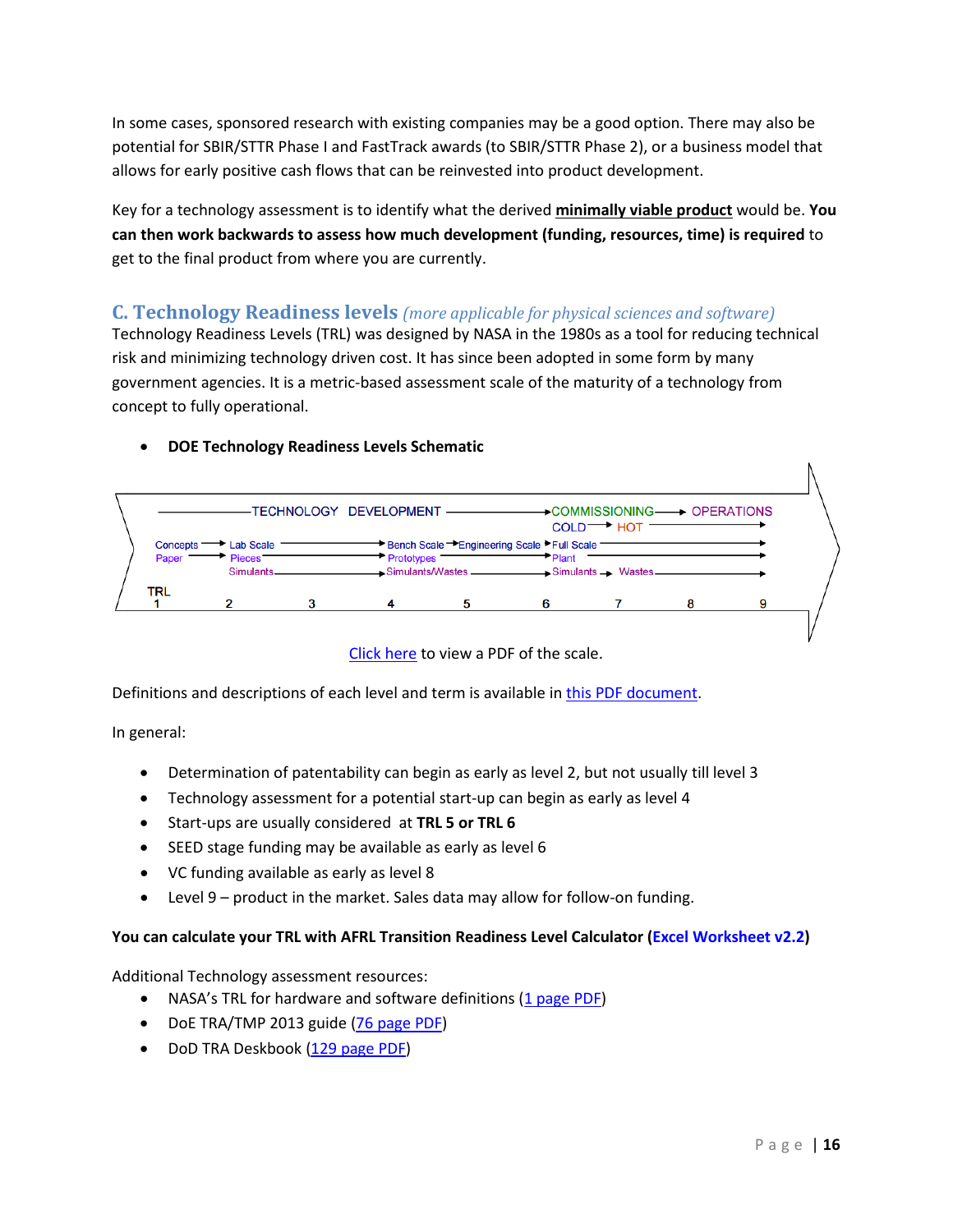## **D. Target Product Profile (TPP)** *(helpful for Life Sciences)*

The Target Product Profile (TPP) is a template that was recommended for adoption by the FDA in 1997 with the goal of improving communications concerning the drug development process. It is essentially a summary of a drug's labeling concepts.

For Rutgers researchers considering a start-up involving a compound or biologic with potential clinical applications, a TPP can help them focus their pre-clinical efforts (help identify which assays and models to use) and assist with any future FDA filings (is part of a proprietary Investigational New Drug file).

Additional Target Product Profile resources here:

- TPP simple worksheet [\(1 page PDF\)](https://orc.rutgers.edu/sites/orc.rutgers.edu/files/downloads/TPP%20example%20worksheet.pdf)
- FDA 2007 TPP Guidance [\(25 page PDF\)](https://orc.rutgers.edu/sites/orc.rutgers.edu/files/downloads/FDA%20TPP%20Guidance.pdf)

## **E. Available Courses and Lectures on Start-ups**

- "How to Build a Startup The Lean LaunchPad" free course on Udacity taught by Steve Blank. View the course at [https://www.udacity.com/course/ep245.](https://www.udacity.com/course/ep245)
- Customer Discovery
	- o "How to Do Customer Discovery" <http://vimeo.com/87302754>
	- o Pre-Planning: Contacts<http://vimeo.com/87303446>
	- o Customer Interview Dry Runs http://vimeo.com/87302981
	- o Pass/Fail Experiments<http://vimeo.com/87302754>
	- o Conducting a Customer Interview<http://vimeo.com/87302479>
	- o Looking for Insight[s http://vimeo.com/87301695](http://vimeo.com/87301695)
	- o Death By PowerPoint<http://vimeo.com/76171146>
	- o Understanding the Proble[m http://vimeo.com/76173388](http://vimeo.com/76173388)
- Osterwalder Business Canvas
	- $\circ$  Site with instructions and videos on how to create a business model canvas <http://www.alexandercowan.com/business-model-canvas-templates/>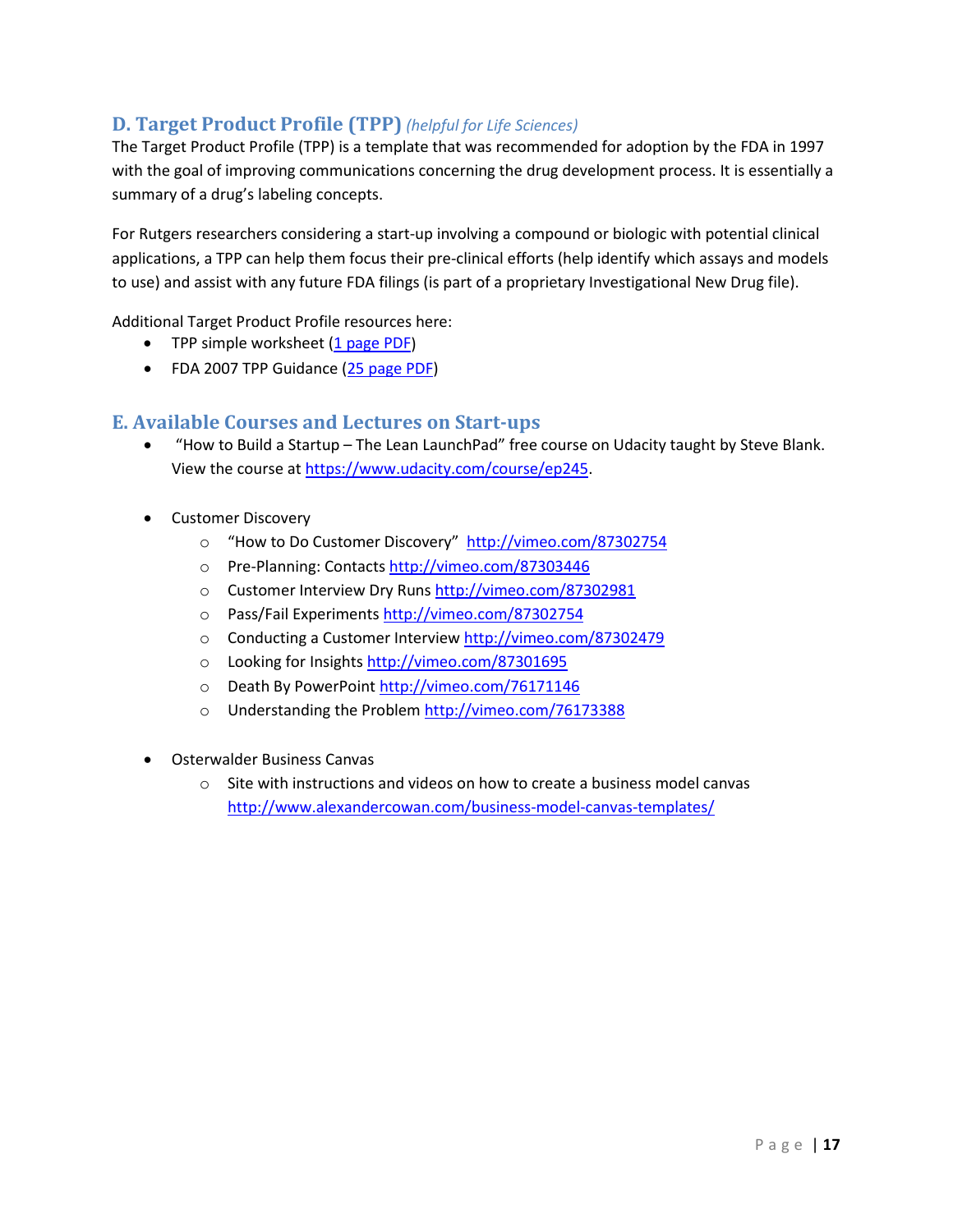## **Appendix 2: Template Investor Presentation** *(for Life Sciences; for full PPT click [here\)](http://orc.rutgers.edu/sites/orc.rutgers.edu/files/InvestorDeck_Template_Jul2019.pptx)*

## • **Slide 1: Cover Page**

- $\circ$  Title of your technology (or company name) with a 1-line, non-technical description
- o Your name, title, affiliation
- o Other team members name, title, affiliation (if appropriate)

### • **Slide 2: Introduction**

- $\circ$  Elevator pitch / mission statement: a simple paragraph, no more than 2-3 sentences that encapsulates:
	- **What your technology is / how it works, in "plain English";**
	- **What specific problem it looks to solve;**
	- How the technology is unique and superior; and
	- **Who actually uses the product (if appropriate).**
- o A picture or diagram of your technology is usually helpful.
- o This slide should be crafted for a **generalist / non-scientist**.

### • **Slide 3: Problem & Market Need**

- o What is the unmet market need?
- o What is the problem you are trying to solve?
- o What is the estimated market size *specific* to your technology?
	- "We are targeting a \$180B market for oncology" is unrealistic, too broad, and comes across as not being thoughtful.

### • **Slide 4: The Innovation – Summary**

- o **Visual display** of your product and service
	- What does it do?
	- $\blacksquare$  How does it solve the market need?
- o **Compare** and contrast to current solutions / current **gold standard**
	- **How is your solution unique?**
	- **What are the advantages?**
	- **What are the risks and dis-advantages?**
	- Typically, a short and small table comparing **key metrics** (no more than 3-4) works well
	- **Avoid saying 'there is no competition'**. There is always current or future competition, or even substitutive products/services. Presenting to savvy investors that 'there is no competition' comes across as uninformed.

### • **Slides 5-7: The Innovation – Details**

- o Section to talk in more depth about the technology.
- o For each slide (limit to 3 incremental slides), describe **one specific aspect** or improvement that your technology offers.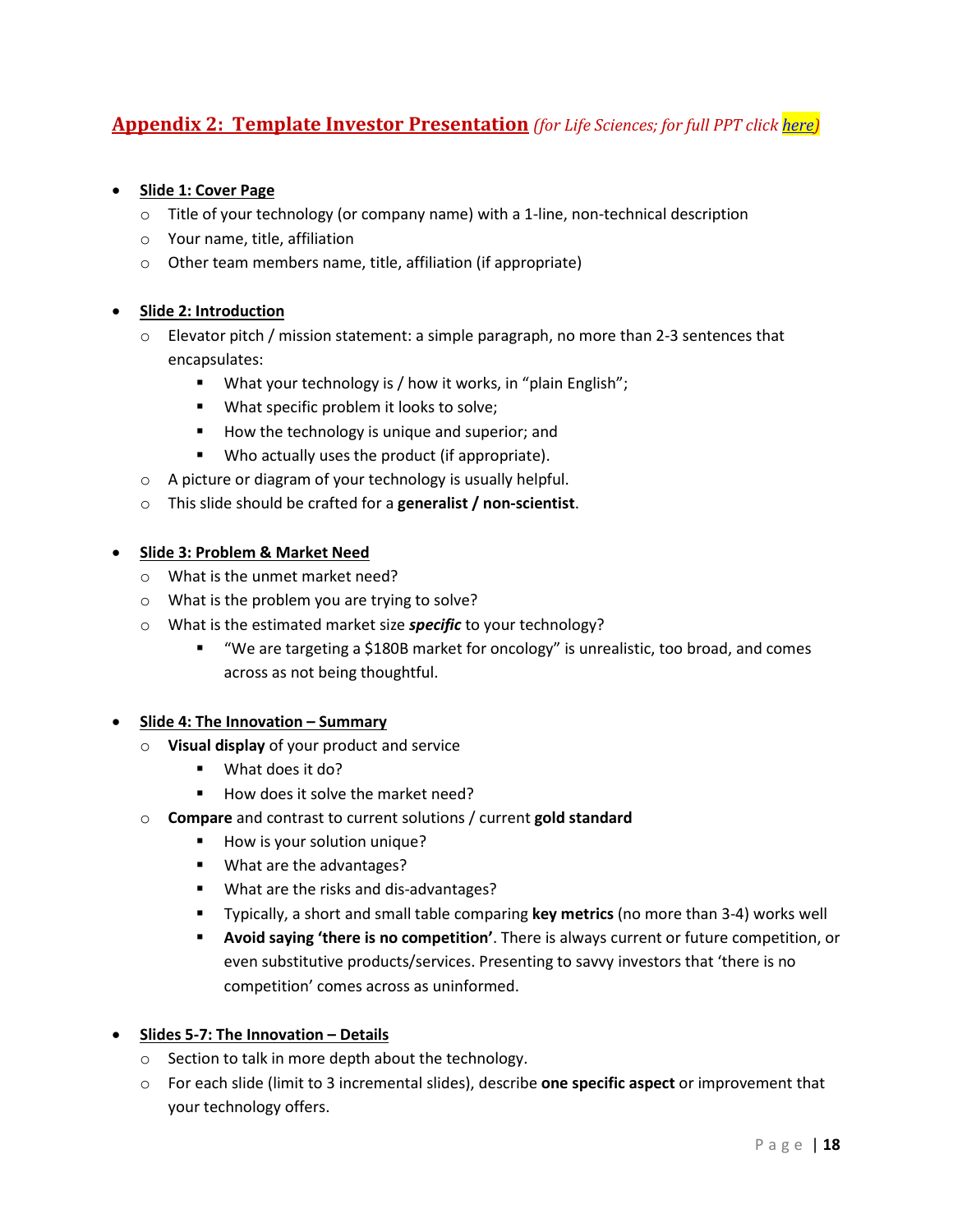## • **Slide 8: Current Stage of Technology**

- o What is the IP / patent status, if appropriate.
	- How defensible is your technology?
	- Other than Rutgers, are there other institutions or co-owners of the technology?
- o What is the current stage of technology?
	- i.e., "Where are you today"?
	- **For example:** 
		- *"We achieved…"; or "We discovered that…"*
		- *"We have a working prototype that does…"*
		- *"Our lead compounds exhibit…"*
		- *"We are ready to manufacture components of…"*
		- *"Our customer discovery process suggests…"*
	- **The more tangible** your descriptions, the better the investor reception will be
	- This section should include a combination of the above, and serves as a natural segue to the next slide.

### • **Slide 9: Goals & Milestones**

- o Near-term **goals**:
	- What are next steps to validate commerciality?
	- For example, additional experiments, customer discovery exercises, etc.
- o Gaps to be addressed with the current round of funding
	- What will this funding help you achieve? (must be a specific goal, not "how will you spend the funds")
	- What meaningful results do you expect to generate?
	- What aspect of the technology are you de-risking? (for example: toxicity, efficacy, etc.)
- o Outline a multi-year timeline of product/business development to commercialization.
	- **What key research needs to be done at each stage?**
	- How do you define each stage (milestone-based)?
- o **Given the difficulty faculty (especially in the Life Sciences field) typically have with this slide, please find below an example slide. This is a general template and ALL numbers and comments are no more than placeholders.** *(slide on next page)*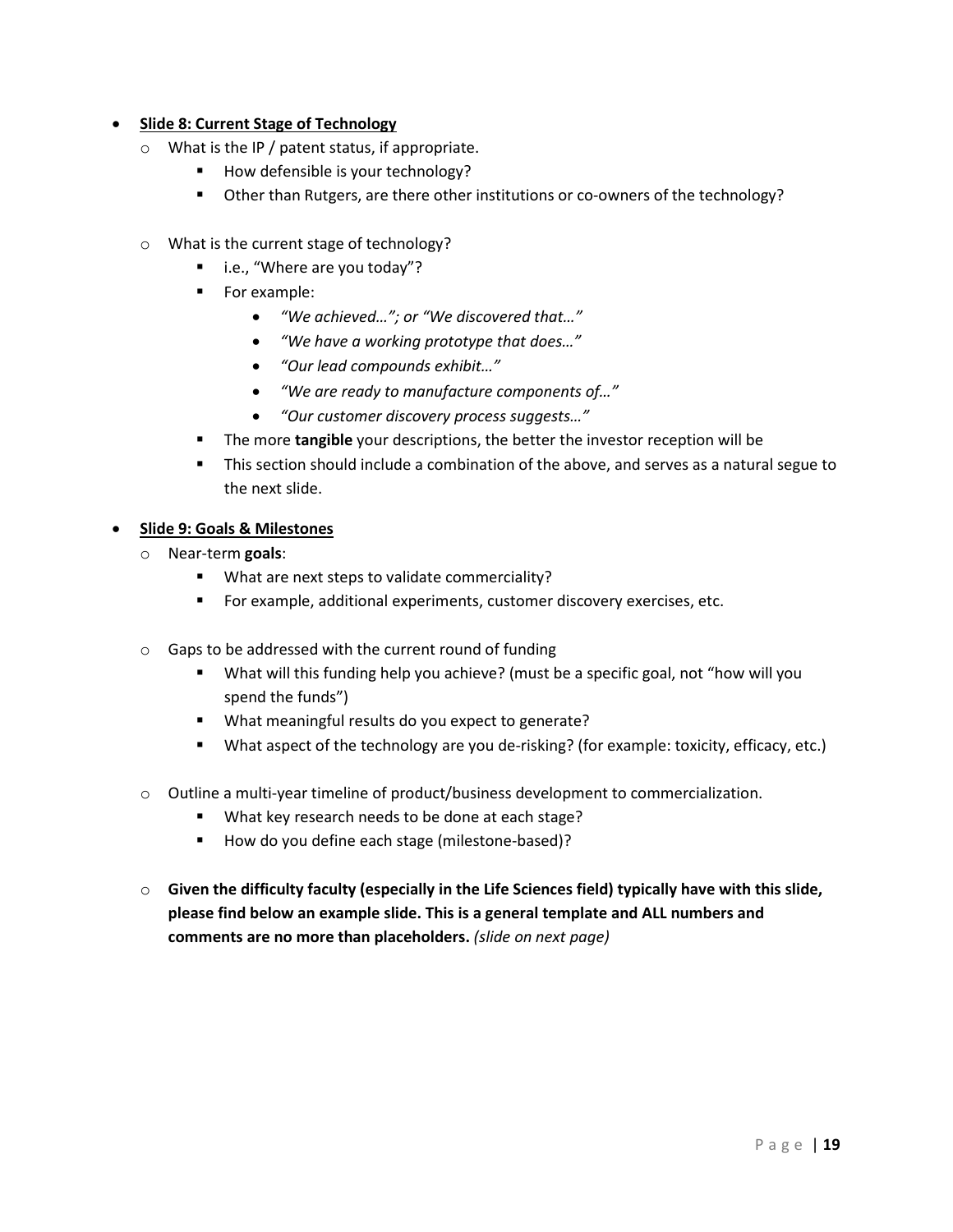

### • **Slide 10: The Ask**

- o What amount of funding are you seeking?
- o How specifically will you be spending the funds?
- o Break out **use of funds by milestones**
	- Even if investors commit to funding, for early-stage start-ups, disbursement is typically staggered and depends on achieving stated milestones.
- o Try to include an "exit path" for investors: how will investors ultimately make a return?
	- Are there large companies that would be interested in acquiring/licensing the tech?
	- Is this a company that could go public (IPO)?

### • **Slide 11: The Team**

- o Include pictures of team members, if appropriate
- o Highlight skillsets that are complementary
- o An ideal team would have: Scientific expertise, Clinical expertise, Commercialization expertise (very few teams will have the full suite of expertise at an early stage).

### • **Slide 12+: Thank You and Appendix**

- o Always include a Thank You note or slide.
- o You could include an Appendix section with further details on the technology.